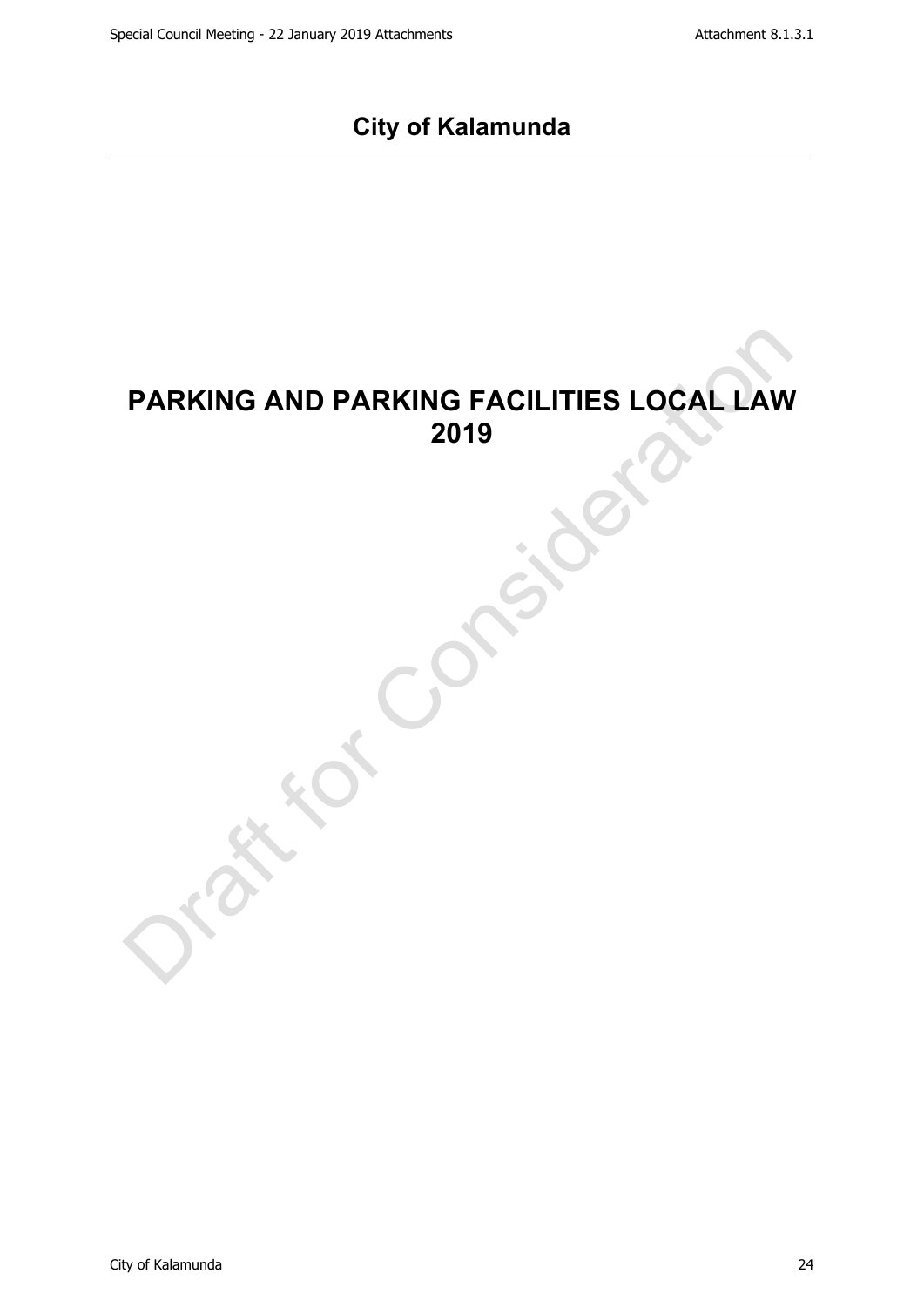*Local Government Act 1995*

#### **City of Kalamunda**

# **Parking and Parking Facilities Local Law 2019**

## **CONTENTS** \_\_\_\_\_\_\_\_\_\_\_\_\_\_\_\_\_\_\_\_\_\_\_\_\_\_\_\_\_\_\_\_\_\_\_\_\_\_\_\_\_\_\_\_\_

\_\_\_\_\_\_\_\_\_\_\_\_\_\_\_\_\_\_\_\_\_\_\_\_\_\_\_\_\_\_\_\_\_\_\_\_\_\_\_\_\_\_\_\_\_

| 1.1  |  |
|------|--|
| 1.2  |  |
| 1.3  |  |
| 1.4  |  |
| 1.5  |  |
| 1.6  |  |
| 1.7  |  |
| 1.8  |  |
| 1.9  |  |
| 1.10 |  |
|      |  |
|      |  |
| 2.1  |  |
| 2.2  |  |
| 2.3  |  |
| 2.4  |  |
| 2.5  |  |
| 2.6  |  |
| 2.7  |  |
| 2.8  |  |
| 2.9  |  |
| 2.10 |  |
|      |  |
| 3.1  |  |
| 3.2  |  |
| 3.3  |  |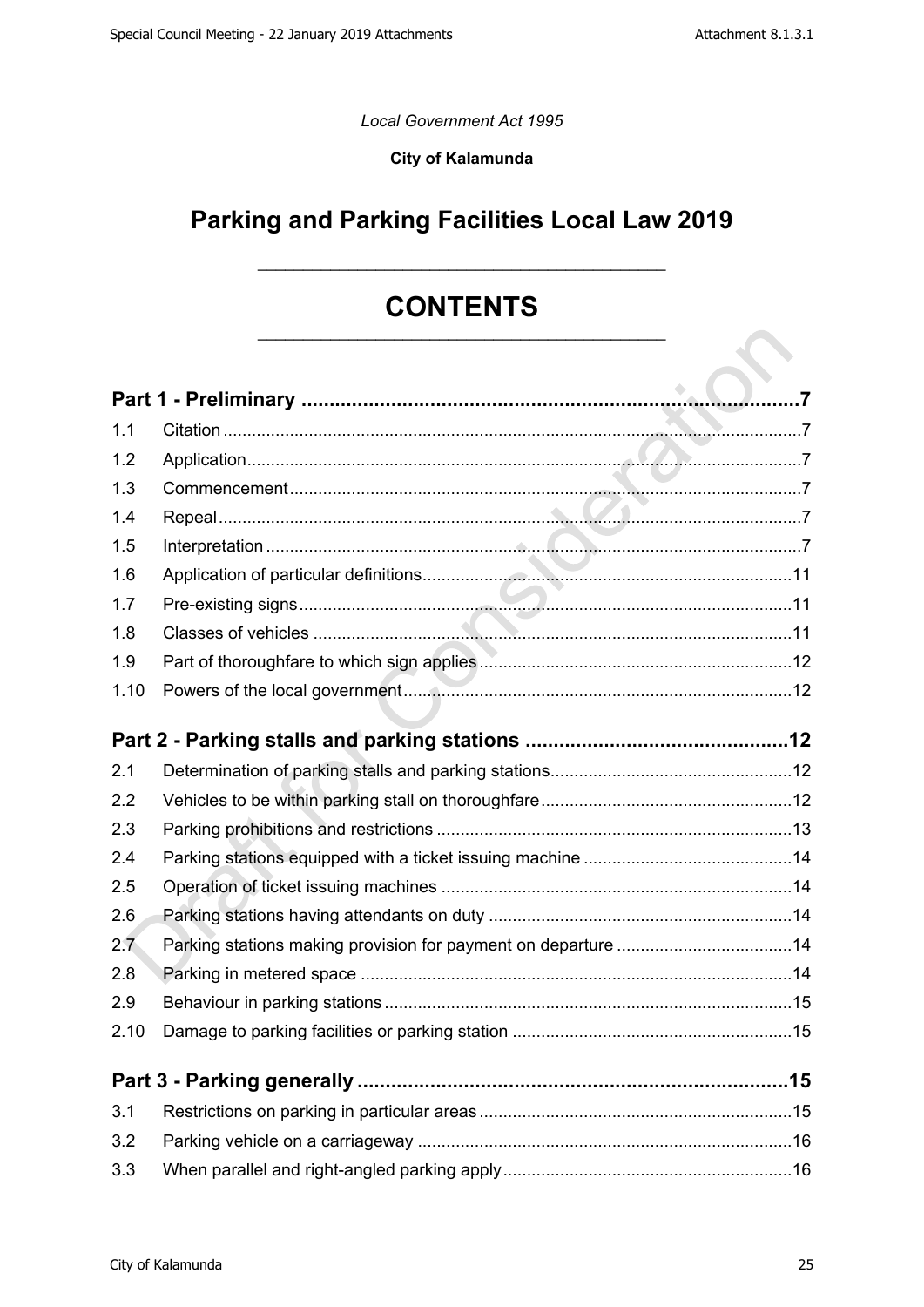| 3.4  |                                                                              |  |
|------|------------------------------------------------------------------------------|--|
| 3.5  |                                                                              |  |
| 3.6  | Authorised person may order vehicle on thoroughfare to be moved 18           |  |
| 3.7  |                                                                              |  |
| 3.8  |                                                                              |  |
| 3.9  | No parking of vehicles exposed for sale and in other circumstances 19        |  |
| 3.10 |                                                                              |  |
| 3.11 |                                                                              |  |
| 3.12 | Suspension of parking limitations for urgent, essential or official duties19 |  |
|      |                                                                              |  |
|      |                                                                              |  |
| 4.1  |                                                                              |  |
| 4.2  | Setting aside parking for persons authorised by the local government20       |  |
| 4.3  |                                                                              |  |
| 4.4  |                                                                              |  |
|      |                                                                              |  |
| 5.1  |                                                                              |  |
| 5.2  |                                                                              |  |
| 5.3  |                                                                              |  |
| 5.4  |                                                                              |  |
|      |                                                                              |  |
|      |                                                                              |  |
| 6.1  |                                                                              |  |
| 6.2  |                                                                              |  |
| 6.3  |                                                                              |  |
| 6.4  |                                                                              |  |
| 6.5  |                                                                              |  |
| 6.6  |                                                                              |  |
| 6.7  |                                                                              |  |
| 6.8  |                                                                              |  |
| 6.9  |                                                                              |  |
| 6.10 |                                                                              |  |
| 6.11 |                                                                              |  |
| 6.12 |                                                                              |  |
| 6.13 |                                                                              |  |
| 6.14 |                                                                              |  |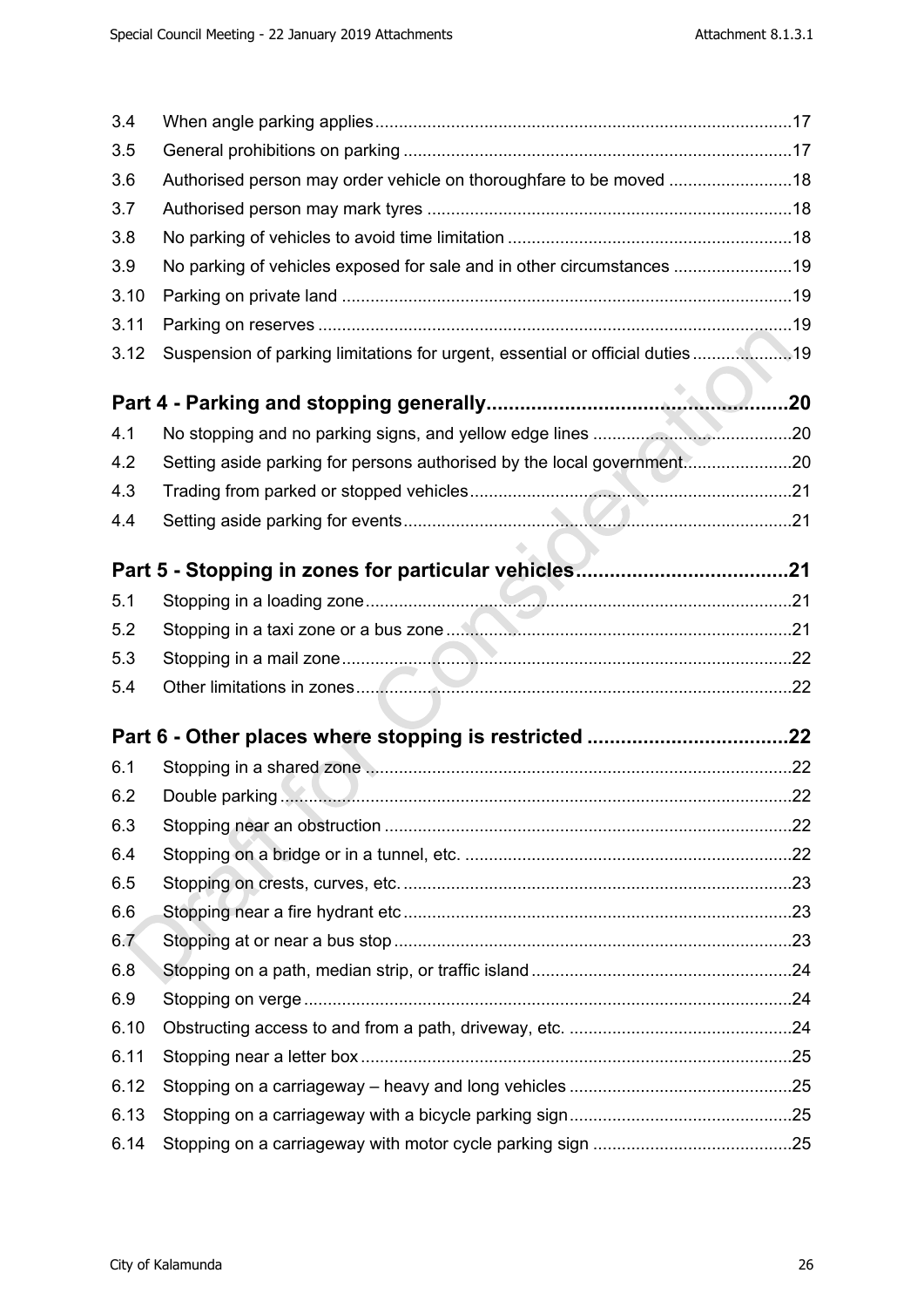|     |       | .25 |
|-----|-------|-----|
| 7.1 |       |     |
| 7.2 |       |     |
| 7.3 |       |     |
| 7.4 |       |     |
| 7.5 |       |     |
| 7.6 |       |     |
| 7.7 |       |     |
| 7.8 |       |     |
| 7.9 |       |     |
|     |       |     |
|     |       |     |
| 8.1 |       |     |
| 8.2 |       |     |
| 8.3 |       |     |
|     |       |     |
|     |       |     |
|     |       |     |
|     |       |     |
|     |       |     |
|     |       |     |
|     |       |     |
|     |       |     |
|     | orany |     |
|     |       |     |
|     |       |     |
|     |       |     |
|     |       |     |
|     |       |     |
|     |       |     |
|     |       |     |
|     |       |     |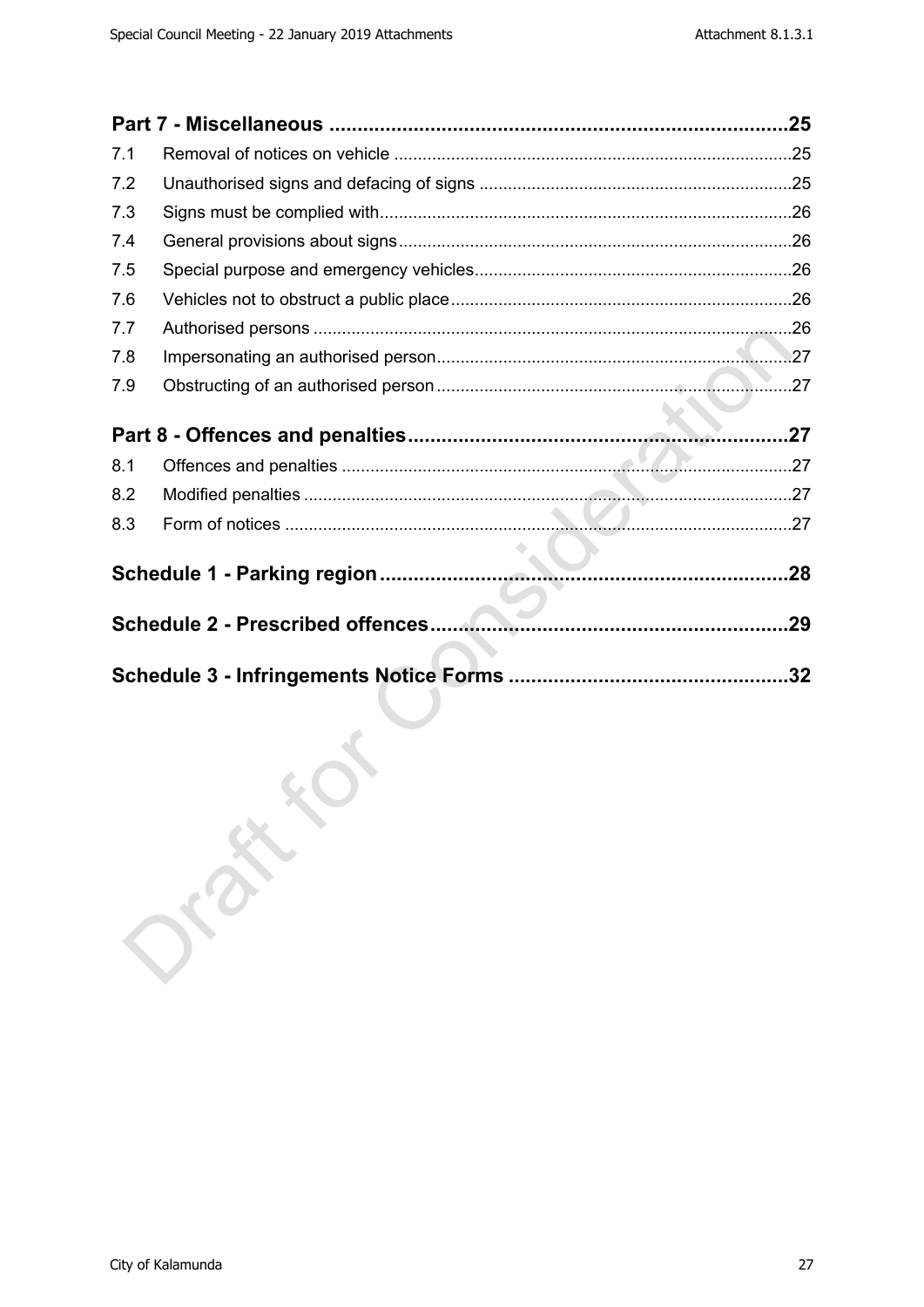*Local Government Act 1995*

#### **City of Kalamunda**

## **Parking and Parking Facilities Local Law 2019**

Under the powers conferred on it by the *Local Government Act 1995* and under all other powers enabling it, the Council of the City of Kalamunda resolved on local law.

#### <span id="page-4-0"></span>**Part 1 - Preliminary**

#### <span id="page-4-1"></span>**1.1 Citation**

This local law may be cited as the *City of Kalamunda Parking and Parking Facilities Local Law 2019*.

#### <span id="page-4-2"></span>**1.2 Application**

- (1) Subject to subclause (2), this local law applies to the parking region.
- (2) This local law does not apply to a parking facility or a parking station that is not occupied by the local government, unless the local government and the owner or occupier of that facility or station have agreed in writing that this local law will apply to that facility or station.
- (3) The agreement referred to in subclause (2) may be made on such terms and conditions as the parties may agree.

#### <span id="page-4-3"></span>**1.3 Commencement**

This local law will come into operation on the fourteenth day after the day on which it is published in the *Government Gazette*.

#### <span id="page-4-4"></span>**1.4 Repeal**

The *City of Kalamunda Parking and Parking Facilities Local Law* published in the Government Gazette on 14 January 2009 is repealed.

#### <span id="page-4-5"></span>**1.5 Interpretation**

In this local law unless the context otherwise requires –

*Act* means the Local Government Act 1995;

*authorised person* means a person authorised by the local government under section 9.10 of the Act, to perform any of the functions of an authorised person under this local law;

*authorised vehicle* means a vehicle authorised by the local government, CEO, authorised person or by any written law to park on a thoroughfare or parking facility;

**bicycle** has the meaning given to it by the Code;

*bicycle path* has the meaning given to it by the Code;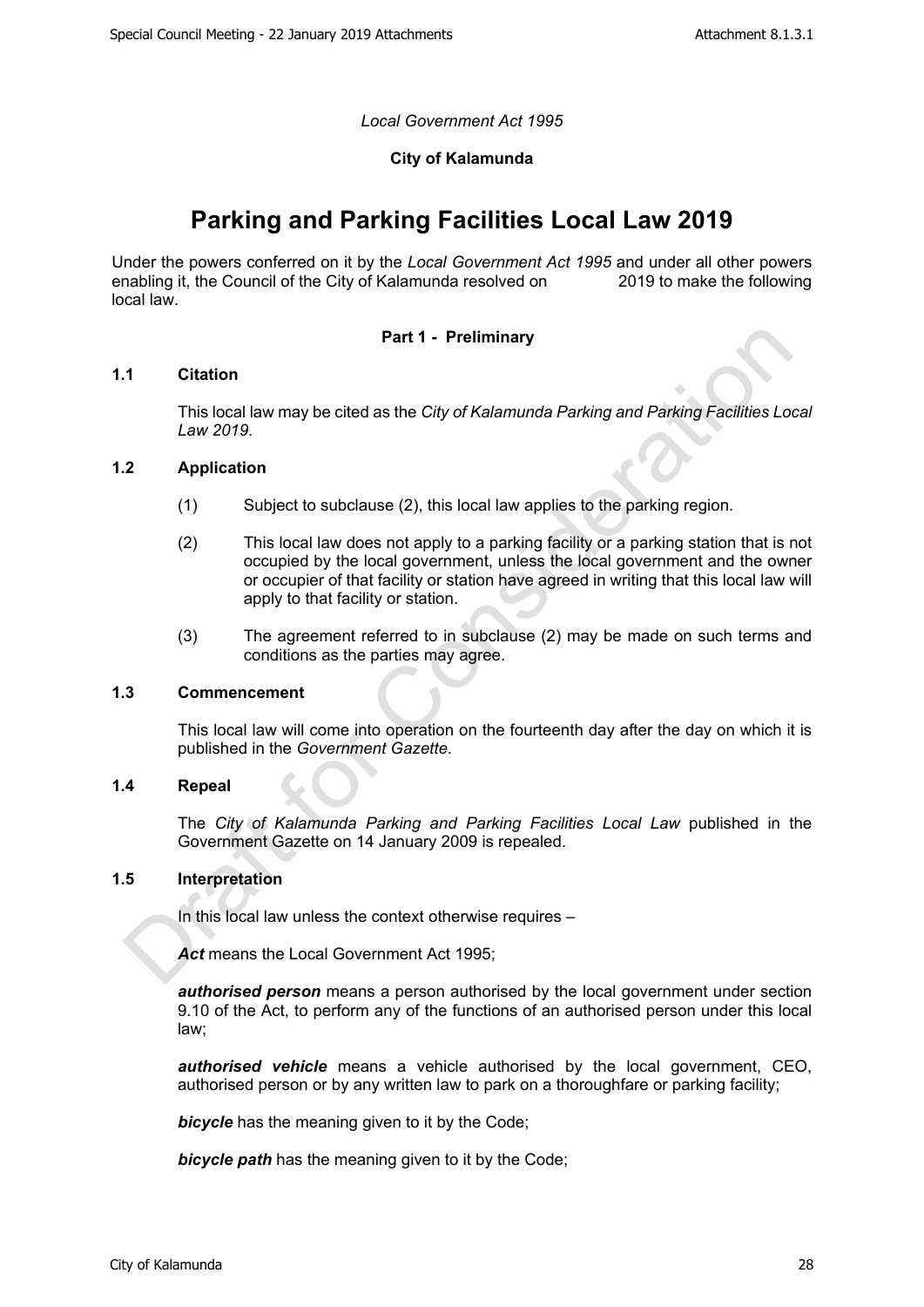**bus** has the meaning given to it by the Code;

*bus embayment* has the meaning given to it by the Code;

**bus stop** has the meaning given to it by the Code;

**bus zone** has the meaning given to it by the Code;

*caravan* means a vehicle that is fitted or designed to allow human habitation and which is drawn by another vehicle, or which is capable of self-propulsion;

*carriageway* means a portion of thoroughfare that is improved, designed or ordinarily used for vehicular traffic and includes the shoulders, and areas, including embayments, at the side or centre of the carriageway, used for the stopping or parking of vehicles; and where a thoroughfare has two or more of those portions divided by a median strip, the expression means each of those portions, separately;

**centre** in relation to a carriageway, means a line or a series of lines, marks or other indications -

- (a) for a two-way carriageway placed so as to delineate vehicular traffic travelling in different directions; or
- (b) in the absence of any such lines, marks or other indications the middle of the main, travelled portion of the carriageway;

*children's crossing* has the meaning given to it by the Code;

**CEO** means the Chief Executive Officer of the local government;

*Code* means the *Road Traffic Code 2000*;

*commercial vehicle* means a motor vehicle constructed, fitted or adapted for the conveyance of goods, materials or merchandise of any kind used in any trade, business or industry and which is used primarily for that purpose;

*disability parking permit* has the meaning given to it by the *Local Government (Parking for People with Disabilities) Regulations 2014*;

*district* means the district of the local government;

*driver* means any person driving or in control of a vehicle;

*edge line* for a carriageway means a line marked along the carriageway at or near the far left or the far right of the carriageway;

*emergency vehicle* has the meaning given to it by the Code;

*footpath* has the meaning given to it by the Code:

*GVM* (which stands for gross vehicle mass) has the meaning given to it by the *Road Traffic (Vehicles) Act 2012*;

*heavy vehicle* means a vehicle with a GVM of 4.5 tonnes or greater;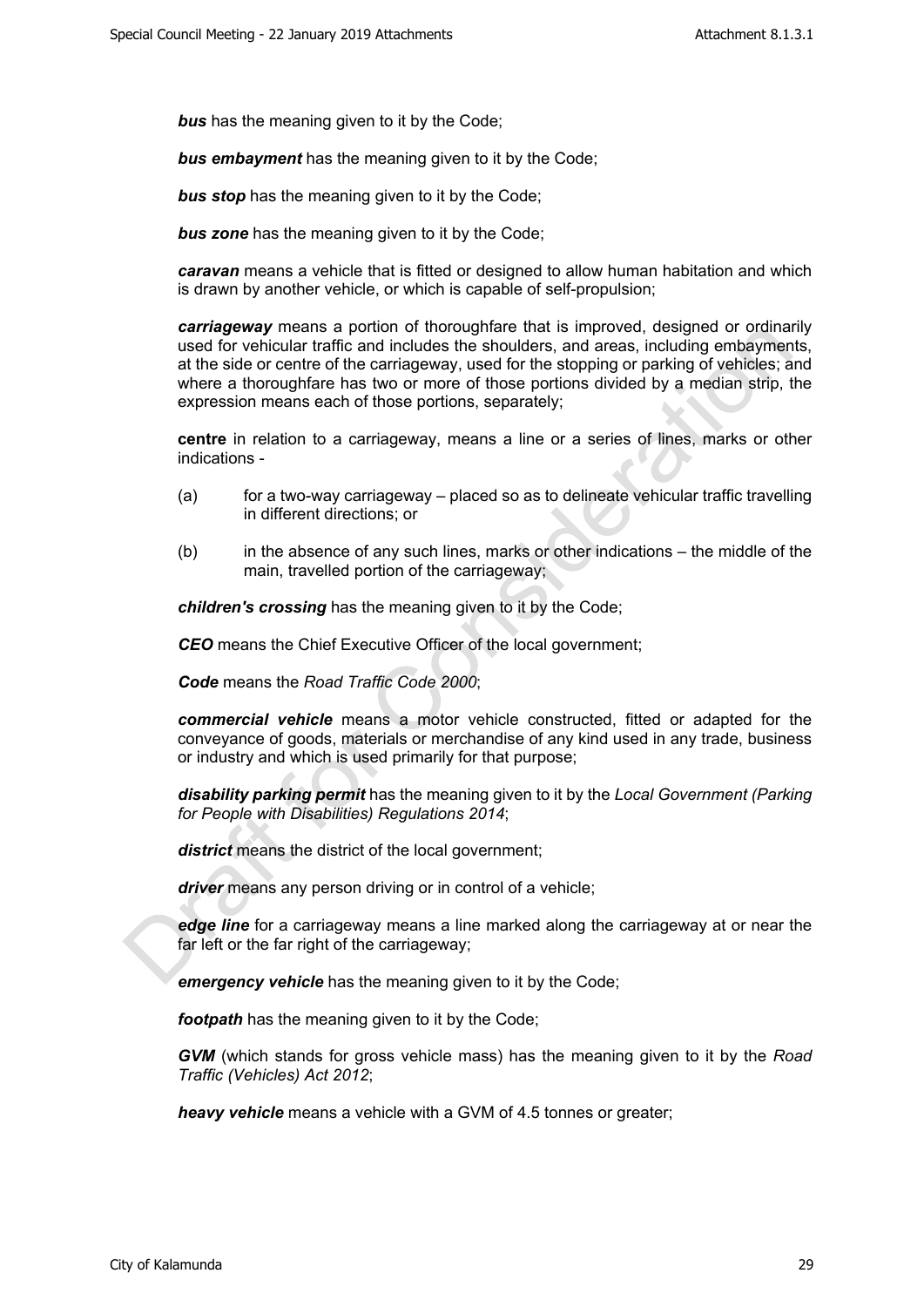*loading zone* has the meaning given to it by the Code;

*local government* means the City of Kalamunda;

*mail zone* has the meaning given to it by the Code;

*median strip* has the meaning given to it by the Code;

*metered space* means a section or part of a parking station, which is marked or defined by painted lines, metallic studs, coloured bricks or pavers or similar devices for the purpose of indicating where a vehicle may be parked on payment of a fee or charge;

*motor cycle* has the meaning given to it by the Code;

*motor vehicle* means a self-propelled vehicle that is not operated on rails; and the expression includes a trailer, semi-trailer or caravan while attached to a motor vehicle, but does not include a power assisted pedal cycle;

*no parking area* has the meaning given to it by the Code;

*no parking sign* means a sign with the words no parking in red letters on a white background, or the letter P within a red annulus and a red diagonal line across it on a white background;

*no stopping area* has the meaning given to it by the Code;

*no stopping sign* means a sign with the words no stopping or no standing in red letters on a white background, or the letter S within a red annulus and a red diagonal line across it on a white background;

*occupier* has the meaning given to it by the Act;

*owner* -

- (a) where used in relation to a vehicle licensed under the *Road Traffic Act*, means the person in whose name the vehicle has been registered under that *Road Traffic Act*;
- (b) where used in relation to any other vehicle, means the person who owns, or is entitled to possession of that vehicle; and
- (c) where used in relation to land, has the meaning given to it by the Act;

*park*, in relation to a vehicle, means to permit a vehicle, whether attended or not by any person, to remain stationary except for the purpose of -

- (a) avoiding conflict with other traffic; or
- (b) complying with the provisions of any law; or
- (c) taking up or setting down persons or goods (*maximum of 2 minutes*);

*parking area* has the meaning given to it by the Code;

*parking facilities* includes land, buildings, shelters, parking stalls and other facilities open to the public generally for the parking of vehicles, and signs, notices and facilities used in connection with the parking of vehicles;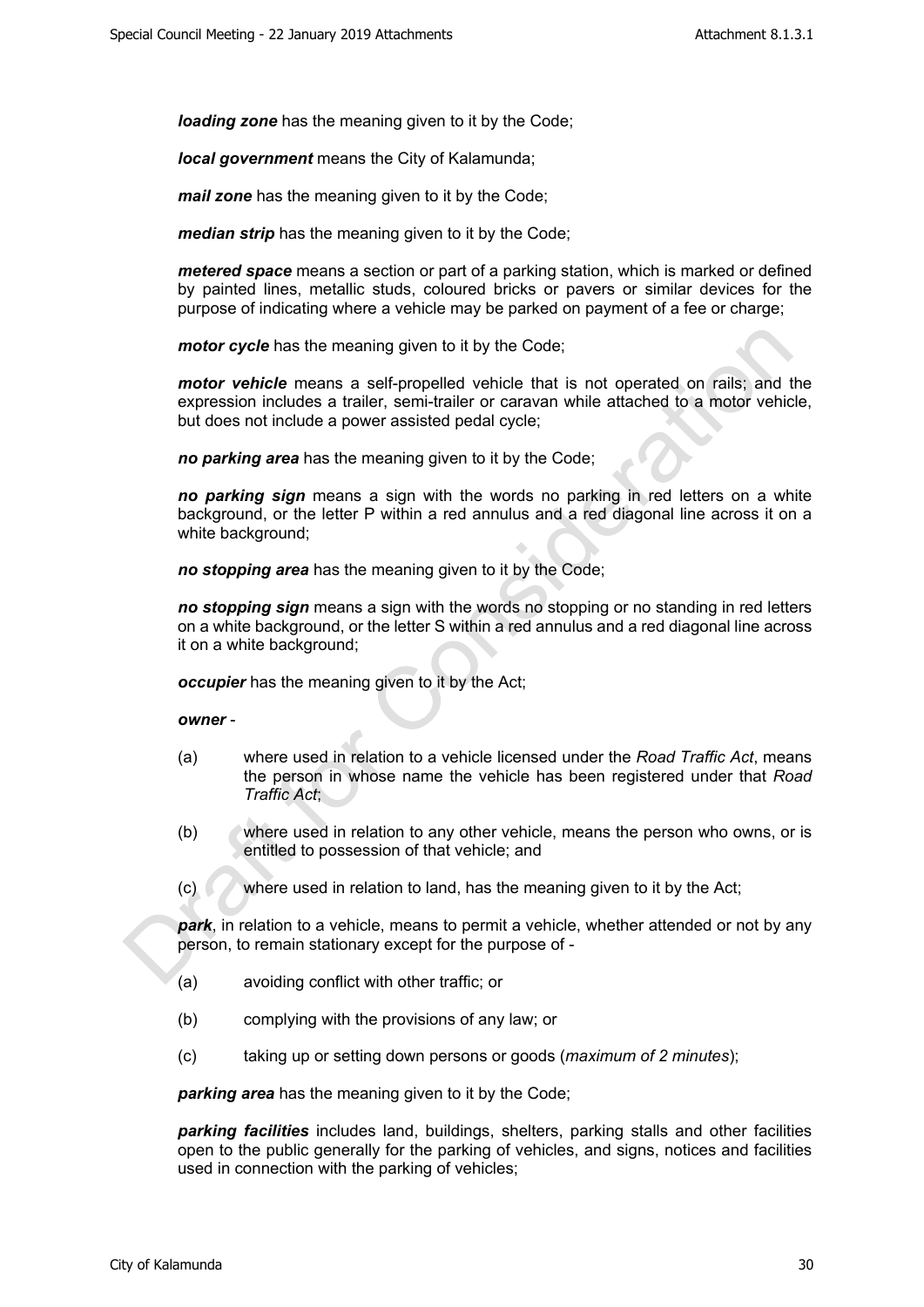*parking region* means the area described in Schedule 1;

*parking scheme* means the mapped record of the local government, which details the location of parking facilities, parking stall layout and any parking time restrictions, parking prohibitions and special uses like bus or taxi zones, that are applied to those parking facilities;

*parking stall* means a section or part of a thoroughfare or of a parking station which is marked or defined by painted lines, metallic studs, coloured bricks or pavers or similar devices for the purpose of indicating where a vehicle may be parked;

*parking station* means any land or structure provided for the purpose of accommodating vehicles;

*pedestrian crossing* has the meaning given to it by the Code;

**public bus** has the meaning given to it by the Code;

*public place* means any place to which the public has access whether or not that place is on private property;

*reserve* means any land -

- (a) which belongs to the local government;
- (b) of which the local government is the management body under the *Land Administration Act 1997*; or
- (c) which is an otherwise unvested facility within section 3.53 of the Act;

*Road Traffic Act* means the *Road Traffic Act 1974*;

*Schedule* means a Schedule to this local law;

*shared zone* has the meaning given to it by the Code:

*sign* includes a traffic sign, inscription, road marking, mark, structure or device approved by the local government on which may be shown words, numbers, expressions or symbols, and which is placed on or near a thoroughfare or within a parking station or reserve for the purpose of prohibiting, regulating, guiding, directing or restricting the parking of vehicles;

*special purpose vehicle* has the meaning given to it by the Code;

*stop* in relation to a vehicle means to stop a vehicle and permit it to remain stationary, except for the purposes of avoiding conflict with other traffic or of complying with the provisions of any law;

*symbol* includes any symbol specified by Australian Standard 1742.11-1999 and any symbol specified from time to time by Standards Australia for use in the regulation of parking, and any reference to the wording of any sign in this local law shall be also deemed to include a reference to the corresponding symbol;

*taxi* means a taxi within the meaning of the *Taxi Act 1994* or a taxi-car in section 47Z of the *Transport Co-ordination Act 1966*;

*taxi zone* has the meaning given to it by the Code;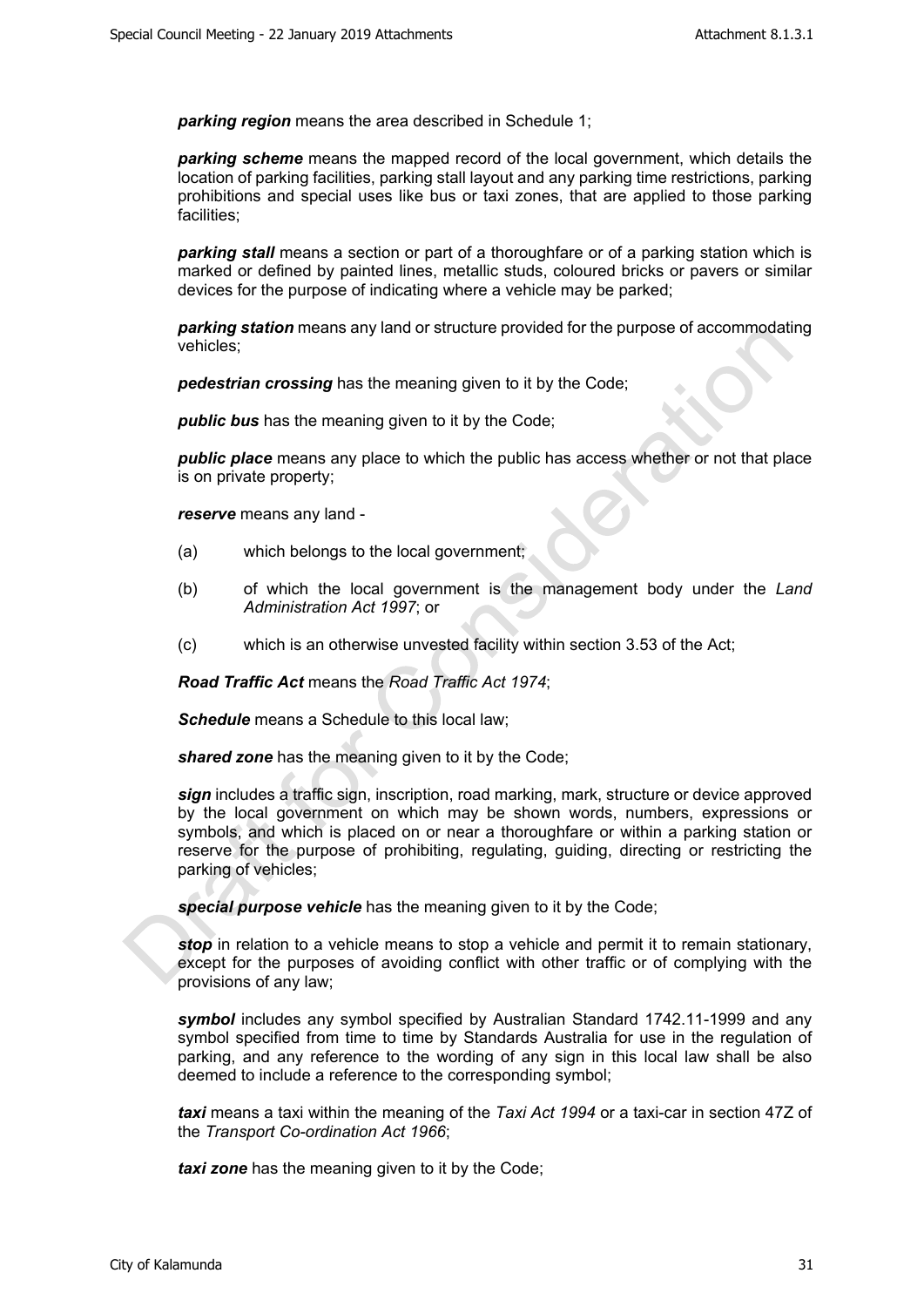*thoroughfare* has the meaning given to it by the Act;

*ticket issuing machine* means a machine or device which issues, as a result of money or other form of permitted payment being inserted into the machine, a ticket showing the period during which it is lawful to remain parked in the area to which the machine relates;

*traffic island* has the meaning given to it by the Code;

*trailer* means any vehicle without motor power of its own, designed for attachment to a motor vehicle for the purpose of being towed, but does not include the rear portion of an articulated vehicle, or a side car;

*vehicle* has the meaning given to it by the Code;

*verge* means the portion of a thoroughfare which lies between the boundary of a carriageway and the adjacent property line but does not include a footpath.

#### <span id="page-8-0"></span>**1.6 Application of particular definitions**

- (1) For the purposes of the application of the definitions 'no parking area' and 'parking area' an arrow inscribed on a traffic sign erected at an angle to the boundary of the carriageway is deemed to be pointing in the direction in which it would point, if the signs were turned at an angle of less than 90 degrees until parallel with the boundary.
- (2) Unless the context otherwise requires, where a term is used, but not defined, in this local law, and that term is defined in the *Road Traffic Act* or in the Code, then the term shall have the meaning given to it in that Act or the Code.

#### <span id="page-8-1"></span>**1.7 Pre-existing signs**

- $(1)$  A sign that -
	- (a) was erected by the local government or the Commissioner of Main Roads prior to the coming into operation of this local law; and
	- $(b)$  relates to the parking of vehicles within the parking region,

shall be deemed for the purposes of this local law to have been erected by the local government under the authority of this local law.

- (2) An inscription or symbol on a sign referred to in subclause (1) operates and has effect according to its literal meaning, and where the inscription or symbol relates to the stopping of vehicles, it shall be deemed for the purposes of this local law to operate and have effect as if it related to the parking of vehicles.
- (3) The provisions of Parts (2), (3) and (4) do not apply to a bicycle parked at a bicycle rail or bicycle rack.

#### <span id="page-8-2"></span>**1.8 Classes of vehicles**

For the purpose of this local law, vehicles are divided into classes as follows -

- (a) buses;
- (b) commercial vehicles;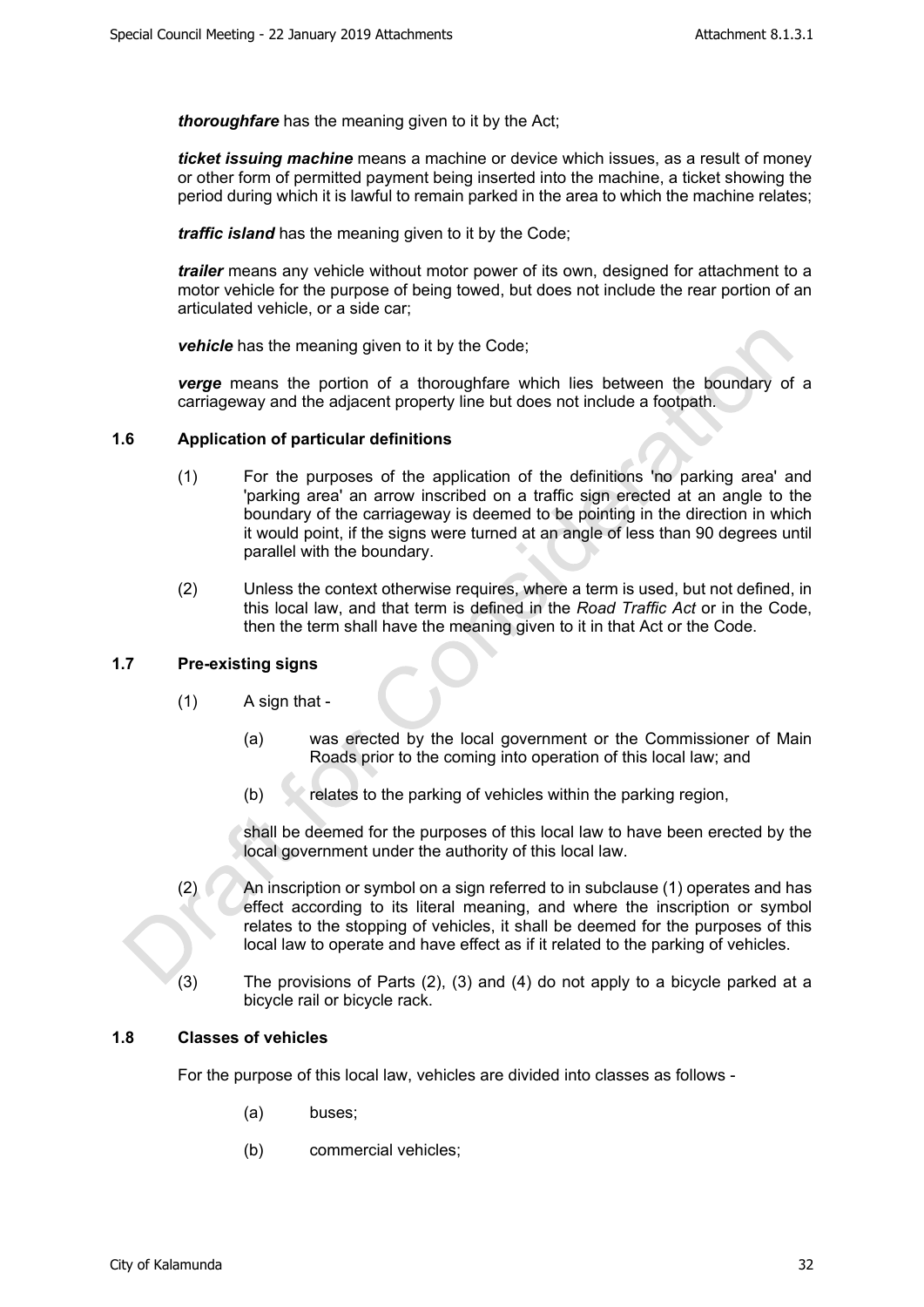- (c) motorcycles and bicycles;
- (d) taxis; and
- (e) all other vehicles.

#### <span id="page-9-0"></span>**1.9 Part of thoroughfare to which sign applies**

Where under this local law the parking of vehicles in a thoroughfare is controlled by a sign, the sign shall be read as applying to that part of the thoroughfare which -

- (a) lies beyond the sign;
- (b) lies between the sign and the next sign beyond that sign; and
- (c) is on that side of the thoroughfare nearest to the sign.

#### <span id="page-9-1"></span>**1.10 Powers of the local government**

The local government may prohibit or regulate by signs or otherwise, the stopping or parking of any vehicle or any class of vehicles in any part of the parking region, but must do so consistently with the provisions of this local law.

#### <span id="page-9-2"></span>**Part 2 - Parking stalls and parking stations**

#### <span id="page-9-3"></span>**2.1 Determination of parking stalls and parking stations**

- (1) The local government may constitute, determine and vary and also indicate by signs -
	- (a) parking stalls;
	- (b) parking stations;
	- (c) no parking areas or no stopping areas;
	- (d) permitted time and conditions of parking in parking stalls and parking stations which may vary with the locality;
	- (e) permitted classes of vehicles which may park in parking stalls and parking stations;
	- (f) permitted classes of persons who may park in specified parking stalls or parking stations; and
	- (g) the manner of parking in parking stalls and parking stations.
- (2) Where the local government makes a determination under subclause (1) it shall erect signs to give effect to the determination.
- (3) Where the local government makes a determination under subclause (1) it shall record the details and effect in the parking scheme.

#### <span id="page-9-4"></span>**2.2 Vehicles to be within parking stall on thoroughfare**

(1) Subject to subclauses (2), (3) and (4), a person shall not park a vehicle in a parking stall in a thoroughfare otherwise than -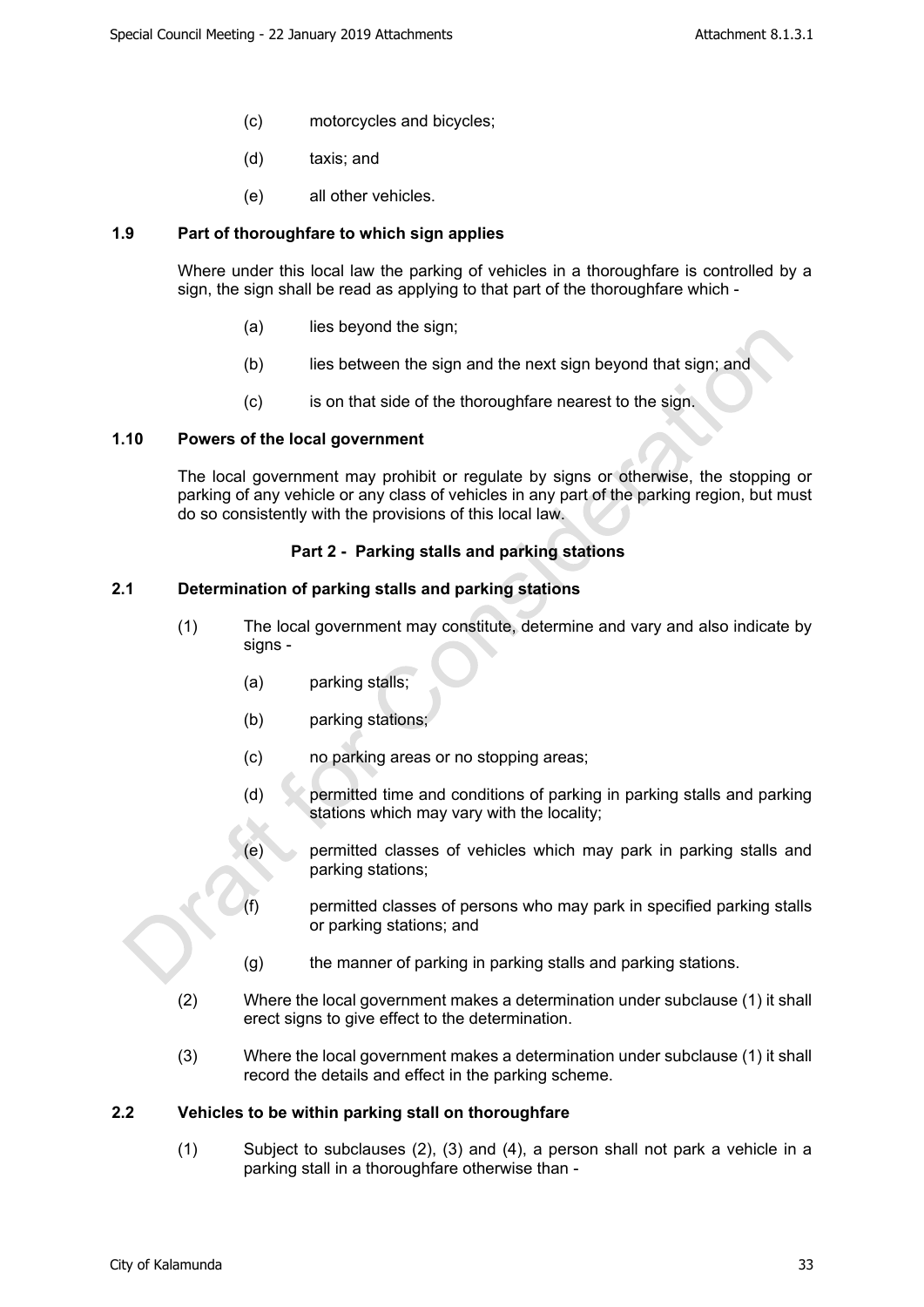- (a) parallel to and as close to the kerb as is practicable;
- (b) wholly within the stall; and
- (c) headed in the direction of the movement of traffic on the side of the thoroughfare in which the stall is situated.
- (2) Subject to subclause (3), where a parking stall in a thoroughfare is set out otherwise than parallel to the kerb, then a person must park a vehicle in that stall wholly within it.
- (3) If a vehicle is too long or too wide to fit completely within a single parking stall then the person parking the vehicle shall do so within the minimum number of parking stalls needed to park that vehicle.
- (4) A person shall not park a vehicle partly within and partly outside a parking area.

#### <span id="page-10-0"></span>**2.3 Parking prohibitions and restrictions**

- (1) A person shall not
	- (a) park a vehicle so as to obstruct an entrance to, or an exit from a parking station, or an access way within a parking station;
	- (b) except with the permission of the local government or an authorised person, park a vehicle on any part of a parking station contrary to a sign referable to that part;
	- (c) permit a vehicle to park on any part of a parking station, if an authorised person directs the driver of such vehicle to move the vehicle; or
	- (d) park or attempt to park a vehicle in a parking stall in which another vehicle is parked, but this paragraph does not prevent the parking of a motorcycle and a bicycle together in a stall marked 'M/C', if the bicycle is parked in accordance with subclause (2).
- (2) No person shall park any bicycle
	- (a) in a parking stall other than in a stall marked 'M/C'; and
	- (b) in such stall other than against the kerb.
- (3) Notwithstanding the provisions of subclause (1)(b), a driver may park a vehicle in a permissive parking stall or station (except in a parking area for people with disabilities) for twice the length of time allowed, provided that -
	- (a) the driver's vehicle displays a disability parking permit; and
	- (b) a person with disabilities to which the disability parking permit relates is either the driver of or a passenger in the vehicle.

#### <span id="page-10-1"></span>**2.4 Parking stations equipped with a ticket issuing machine**

(1) If a parking station is equipped with a ticket issuing machine a person shall not park or stop a vehicle or permit a vehicle to remain parked in the parking station during its hours of operation unless-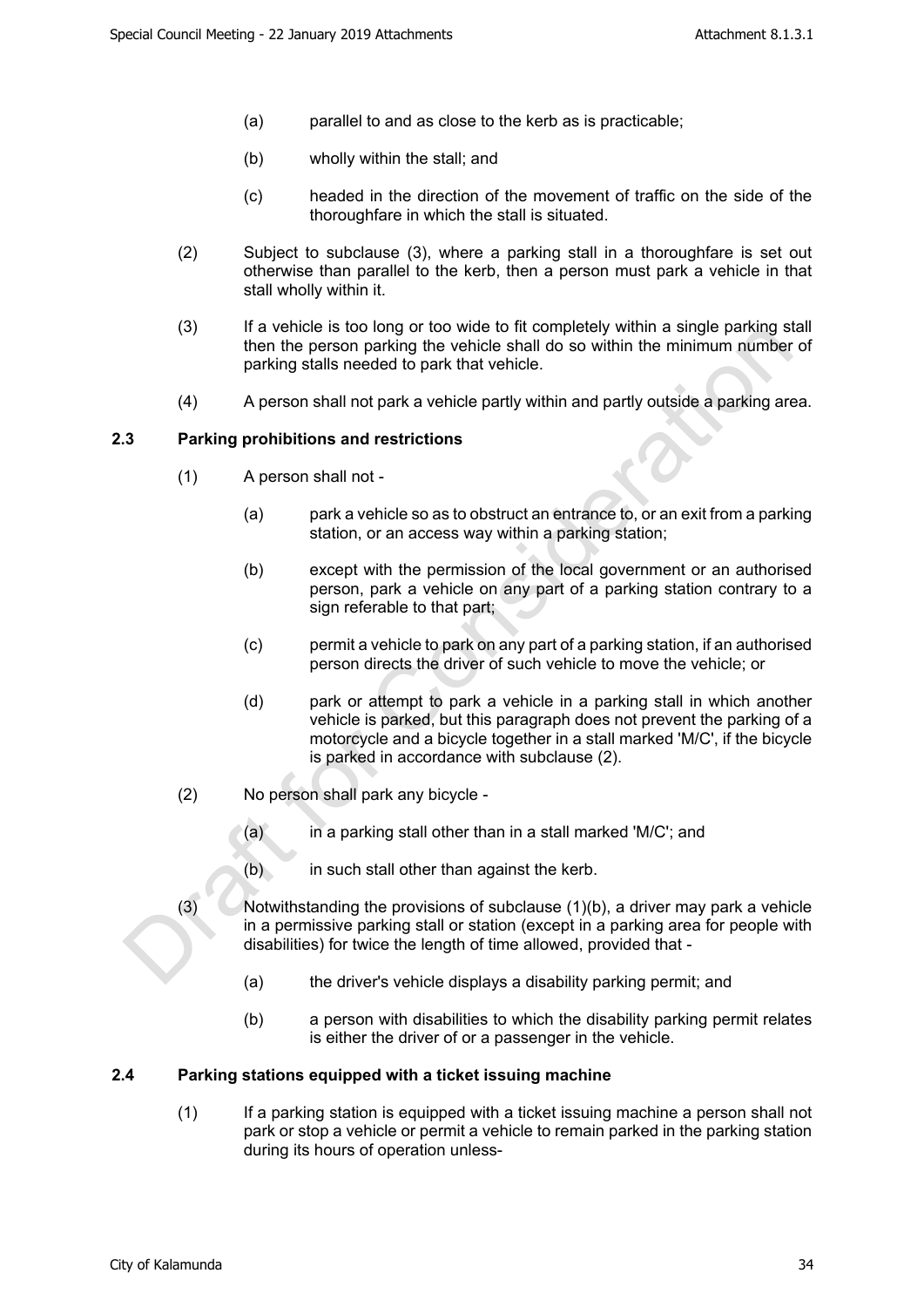- (a) the appropriate fee has been inserted into a ticket issuing machine or payment otherwise made in accordance with the operating instructions printed on the ticket issuing machine;
- (b) the ticket issued by the ticket issuing machine is displayed inside the vehicle so that the date, time of issue and expiry time of the ticket are able to be read by an authorised person outside the vehicle; and
- (c) the ticket has not expired.

#### <span id="page-11-0"></span>**2.5 Operation of ticket issuing machines**

- (1) A person shall not insert or cause to be inserted or attempt to insert anything into a ticket issuing machine other than money or other forms of payment permitted by the local government.
- (2) A person shall not operate or attempt to operate a ticket issuing machine except in accordance with the operating instructions appearing on the ticket issuing machine.
- (3) A person shall not alter, add to or deface a ticket issued by a ticket issuing machine.
- (4) For the purposes of subclause (1), a reference to "other forms of payment" includes a permit, ticket, pass, voucher, credit card or any other form of payment permitted by the local government.

#### <span id="page-11-1"></span>**2.6 Parking stations having attendants on duty**

If a parking station has a parking attendant on duty a person shall not park or stop a vehicle or permit a vehicle to remain parked in the parking station during its hours of operation unless the appropriate fee is paid upon demand.

#### <span id="page-11-2"></span>**2.7 Parking stations making provision for payment on departure**

If a parking station makes provision for payment on departure of a vehicle:-

- (a) a person shall not remove a vehicle from the parking station unless the appropriate fee has been paid for the period during which the vehicle was parked; and
- (b) where the ticket issued when the vehicle entered the parking station is not produced on departure the fee for parking shall be calculated from the time the parking station opened on that day to the time of departure.

#### <span id="page-11-3"></span>**2.8 Parking in metered space**

A person shall not park or stop a vehicle or permit a vehicle to remain parked in a metered space in a parking station unless-

- (a) the appropriate fee has been inserted into the parking meter; and
- (b) the parking meter referable to that metered space does not exhibit or display the sign 'Expired', a negative time or an expiry indicator light.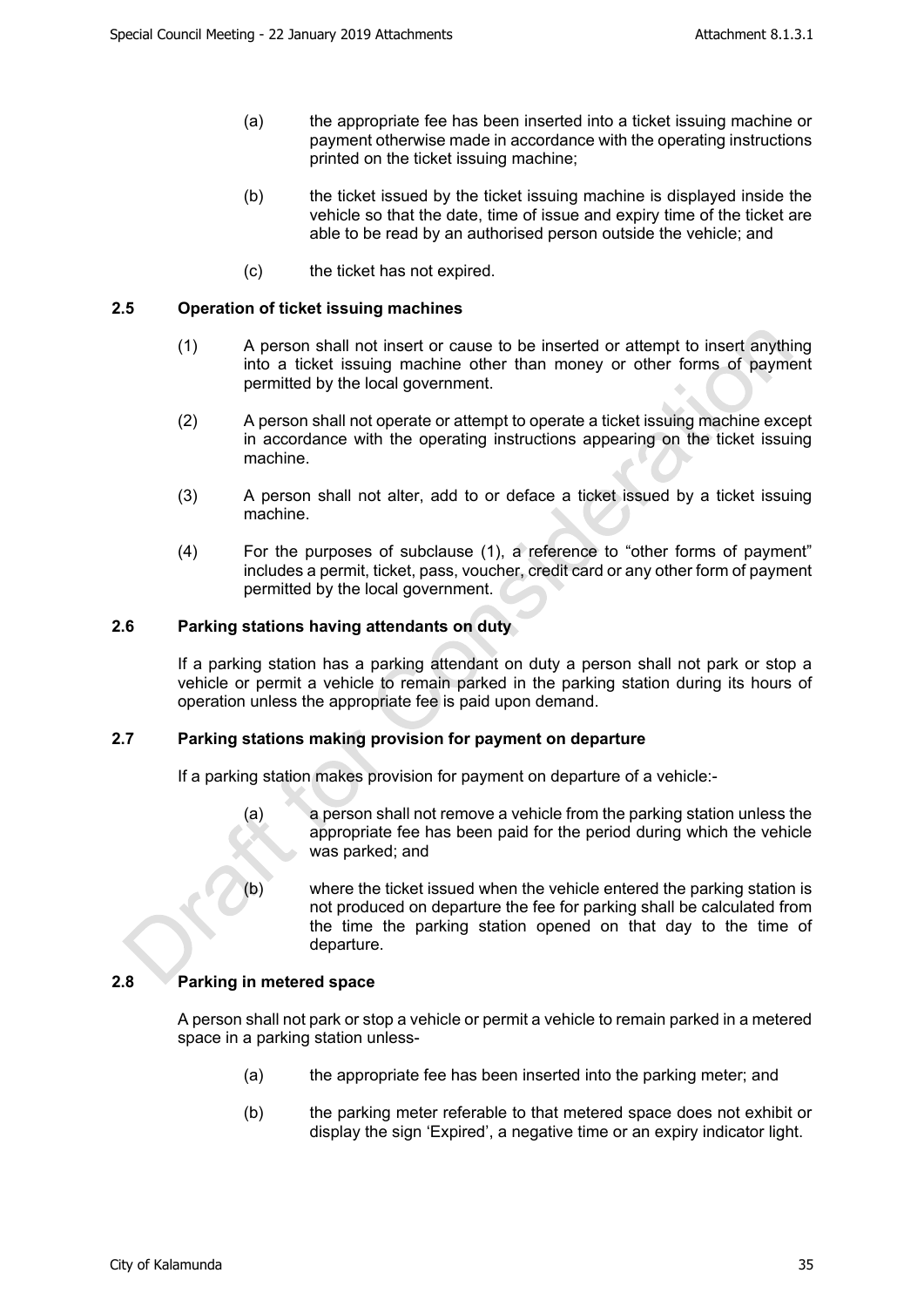#### <span id="page-12-0"></span>**2.9 Behaviour in parking stations**

- (1) A person shall not loiter in a parking station.
- (2) A person shall not remain in a parking station after having been directed to leave the parking station by an authorised person.

#### <span id="page-12-1"></span>**2.10 Damage to parking facilities or parking station**

A person shall not remove, damage, deface, interfere with or misuse any part of a parking facility or parking station or attempt to do any of those acts.

#### <span id="page-12-2"></span>**Part 3 - Parking generally**

#### <span id="page-12-3"></span>**3.1 Restrictions on parking in particular areas**

- (1) Subject to subclause (2), a person shall not park a vehicle in a thoroughfare or part of a thoroughfare, or part of a parking station-
	- (a) if by a sign it is set apart for the parking of vehicles of a different class;
	- (b) if by a sign it is set apart for the parking of vehicles by persons of a different class; or
	- (c) during any period when the parking of vehicles is prohibited by a sign.
- $(2)$  If -
	- (a) the driver's vehicle displays a disability parking permit; and
	- (b) a disabled person to which disability parking permit relates is either the driver of the vehicle or a passenger in the vehicle,

the driver may park a vehicle in a thoroughfare or a part of a thoroughfare or part of a parking station, except in a thoroughfare or a part of a thoroughfare or part of a parking station to which a disabled parking sign relates, for twice the period indicated on the sign.

- (3) A person shall not park a vehicle
	- (a) in a no parking area;
	- (b) in a parking area, except in accordance with both the signs associated with the parking area and with this local law; or
	- (c) in a stall marked 'M/C', unless it is a motorcycle without a sidecar or a trailer, or it is a bicycle.
- (4) A person shall not park a motor cycle without a sidecar or a trailer, or a bicycle, in a parking stall, unless the stall is marked 'M/C'.
- (5) A person shall not, without the prior permission of the local government, the CEO, or an authorised person, park a vehicle in an area designated by a sign stating 'Authorised Vehicles Only'.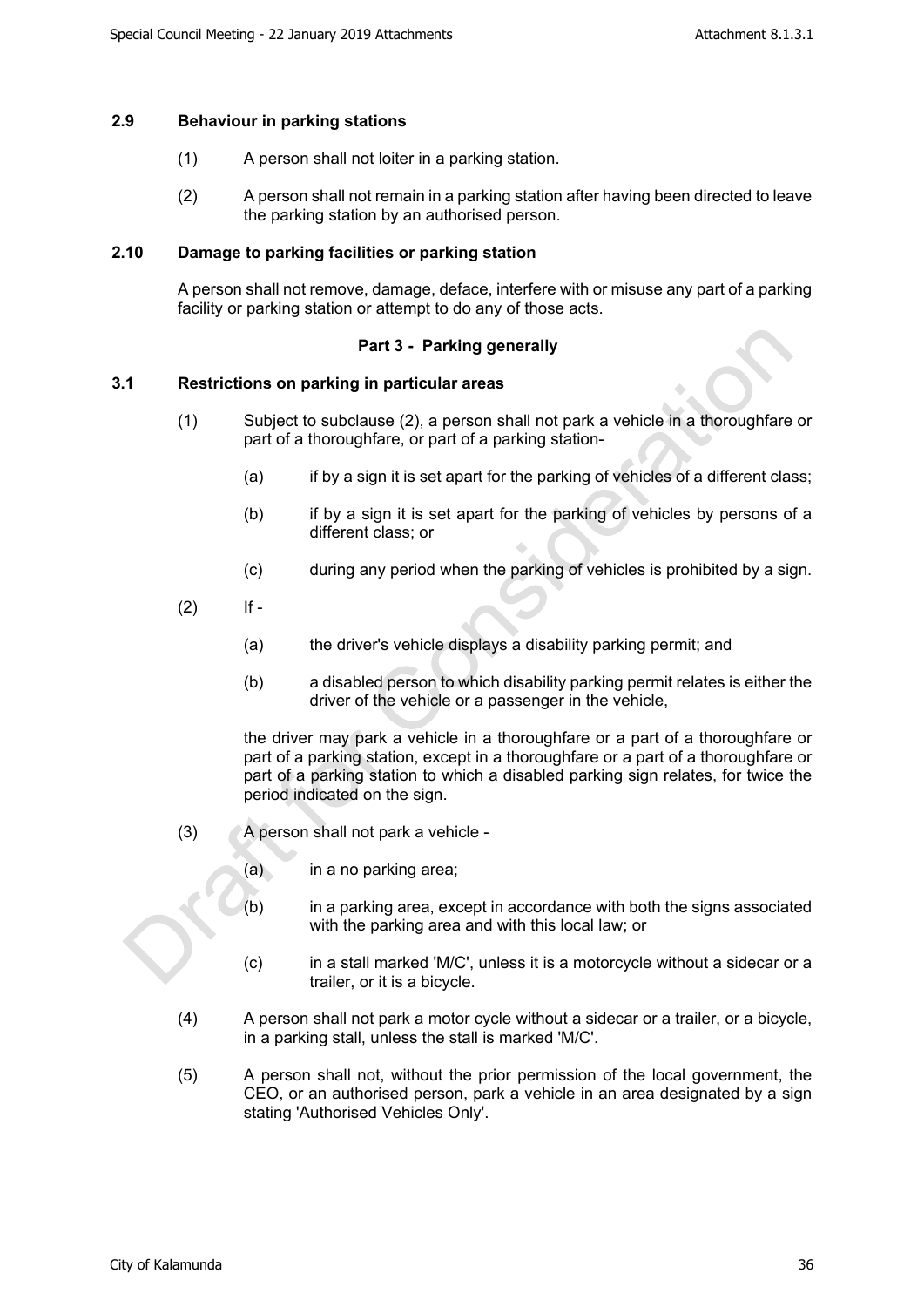#### <span id="page-13-0"></span>**3.2 Parking vehicle on a carriageway**

- (1) A person parking a vehicle on a carriageway other than in a parking stall shall park it -
	- (a) in the case of a two-way carriageway, so that it is as near as practicable to and parallel with, the left boundary of the carriageway and headed in the direction of the movement of traffic on the side of the thoroughfare on which the vehicle is parked;
	- (b) in the case of a one-way carriageway, so that it is as near as practicable to and parallel with either boundary of the carriageway and headed in the direction of the movement of traffic on the side of the thoroughfare on which the vehicle is parked;
	- (c) so that at least 3 metres of the width of the carriageway lies between the vehicle and the farther boundary of the carriageway, or any continuous dividing line or median strip, or between the vehicle and a vehicle parked on the farther side of the carriageway;
	- (d) so that both the front and the rear of the vehicle are not less than 1 metre from any other vehicle, except a motorcycle without a trailer, or a bicycle parked in accordance with this local law; and
	- (e) so that it does not obstruct any vehicle on the carriageway,

unless otherwise indicated on a parking sign or markings on the roadway.

- (2) In this clause, 'continuous dividing line' means
	- (a) a single continuous dividing line only;
	- (b) a single continuous dividing line to the left or right of a broken dividing line; or
	- (c) 2 parallel continuous dividing lines.

#### <span id="page-13-1"></span>**3.3 When parallel and right-angled parking apply**

Where a traffic sign associated with a parking area is not inscribed with the words 'angle parking' (or with an equivalent symbol depicting this purpose), then unless a sign associated with the parking area indicates, or marks on the carriageway indicate, that vehicles have to park in a different position, where the parking area is -

- (a) adjacent to the boundary of a carriageway, a person parking a vehicle in the parking area shall park it as near as practicable to and parallel with that boundary; and
- (b) at or near the centre of the carriageway, a person parking a vehicle in that parking area shall park it at approximately right angles to the centre of the carriageway.

#### <span id="page-13-2"></span>**3.4 When angle parking applies**

(1) This clause does not apply to -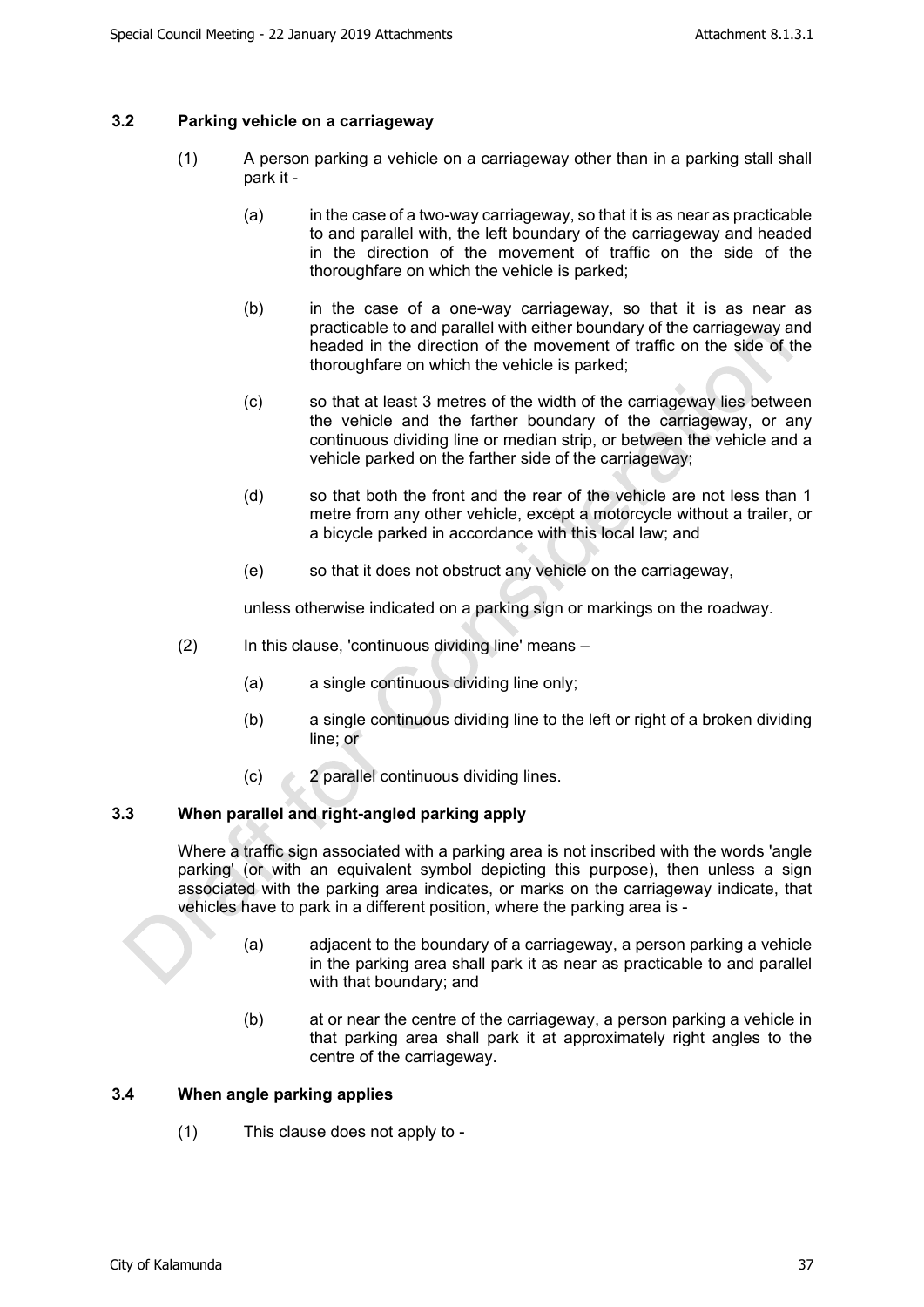- (a) a passenger vehicle or a commercial vehicle with a mass including any load of over 4.5 tonnes; or
- (b) a person parking either a motor cycle without a trailer or a bicycle.
- (2) Where a sign associated with a parking area is inscribed with the words 'angle parking' (or with an equivalent symbol depicting this purpose), a person parking a vehicle in the area shall park the vehicle at an angle of approximately 45 degrees to the centre of the carriageway, unless otherwise indicated by the inscription on the parking sign or by marks on the carriageway.

#### <span id="page-14-0"></span>**3.5 General prohibitions on parking**

- (1) This clause does not apply to a vehicle parked in a parking stall, nor to a bicycle in a bicycle rack
- (2) Subclauses  $(3)(c)$ , (e) and  $(q)$  do not apply to a vehicle which parks in a bus embayment.
- (3) Subject to any law relating to intersections with traffic control signals, a person shall not park a vehicle so that any portion of the vehicle is -
	- (a) between any other stationary vehicle and the centre of the carriageway;
	- (b) on or adjacent to a median strip;
	- (c) obstructing a right of way, private drive or carriageway or so close as to deny a vehicle reasonable access to or egress from the right of way, private drive or carriageway;
	- (d) alongside or opposite any excavation, works, hoarding, scaffolding or obstruction on the carriageway, if the vehicle would obstruct traffic;
	- (e) on or within 10 metres of any portion of a carriageway bounded by a traffic island;
	- (f) on any footpath or pedestrian crossing;
	- $(g)$  between the boundaries of a carriageway and any double longitudinal line consisting of two continuous lines, or between a double longitudinal line consisting of a continuous line and a broken or dotted line and the boundary of a carriageway nearer to the continuous line, unless there is a distance of at least 3 metres clear between the vehicle and the double longitudinal line;
	- (h) on an intersection, except adjacent to a carriageway boundary that is not broken by an intersecting carriageway;
	- (i) within 1 metre of a fire hydrant or fire plug, or of any sign or mark indicating the existence of a fire hydrant or fire plug;
	- (j) within 3 metres of a public letter box, unless the vehicle is being used for the purposes of collecting postal articles from the letter box;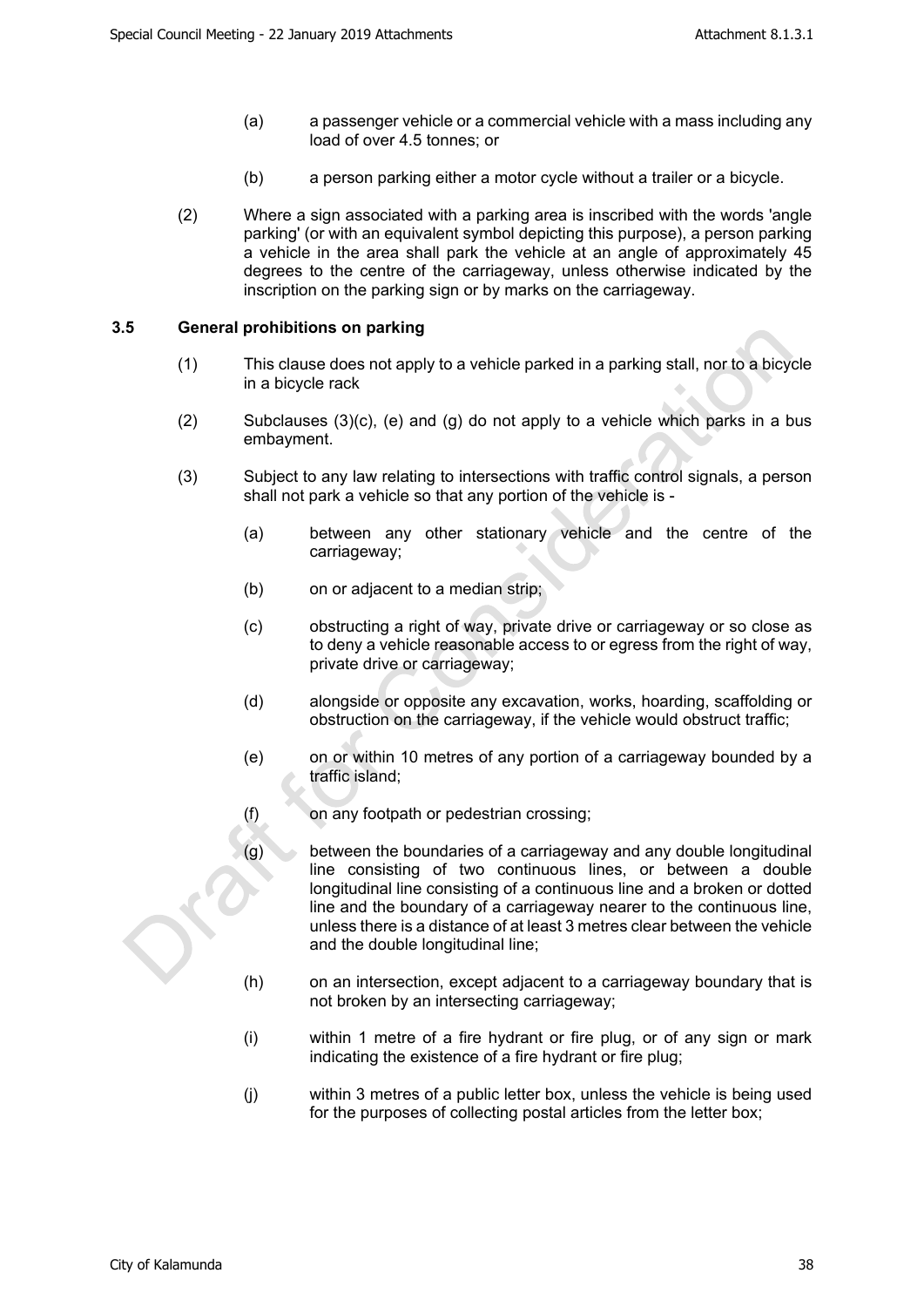- (k) within 10 metres of the nearer property line of any thoroughfare intersecting the thoroughfare on the side on which the vehicle is parked; or
- (l) in a cul-de-sac so as to obstruct the turning of vehicles within the cul-de-sac,

unless a sign or markings on the carriageway indicate otherwise.

- (4) A person shall not park a vehicle so that any portion of the vehicle is within 10 metres of the departure side of -
	- (a) a sign inscribed with the words 'Bus Stop' or 'Hail Bus Here' (or with equivalent symbols depicting these purposes) unless the vehicle is a bus stopped to take up or set down passengers; or
	- (b) a children's crossing or pedestrian crossing.
- (5) A person shall not park a vehicle so that any portion of the vehicle is within 20 metres of the approach side of -
	- (a) a sign inscribed with the words 'Bus Stop' or 'Hail Bus Here' (or with equivalent symbols depicting these purposes) unless the vehicle is a bus stopped to take up or set down passengers; or
	- (b) a children's crossing or pedestrian crossing.
- (6) A person shall not park a vehicle so that any portion of the vehicle is within 20 metres of either the approach side or the departure side of the nearest rail of a railway level crossing.

#### <span id="page-15-0"></span>**3.6 Authorised person may order vehicle on thoroughfare to be moved**

The driver of a vehicle shall not park that vehicle or allow that vehicle to remain parked on any part of a thoroughfare in contravention of this local law after an authorised person has directed the driver to move it.

#### <span id="page-15-1"></span>**3.7 Authorised person may mark tyres**

- (1) An Authorised Person may mark the tyres of a vehicle parked in a parking facility with chalk or any other non-indelible substance for a purpose connected with or arising out of his or her duties or powers.
- (2) A person shall not remove a mark made by an authorised person so that the purpose of the affixing of such a mark is defeated or likely to be defeated.

#### <span id="page-15-2"></span>**3.8 No parking of vehicles to avoid time limitation**

- (1) Where the parking of vehicles in a parking facility is permitted for a limited time, a person shall not permit a vehicle to be parked or otherwise remain within the parking facility so that the total time of parking exceeds the maximum time allowed for parking in the parking facility.
- (2) Where the parking of vehicles in a thoroughfare is permitted for a limited time, a person shall not permit a vehicle to be parked or otherwise remain along that thoroughfare so that the total time of parking exceeds the maximum time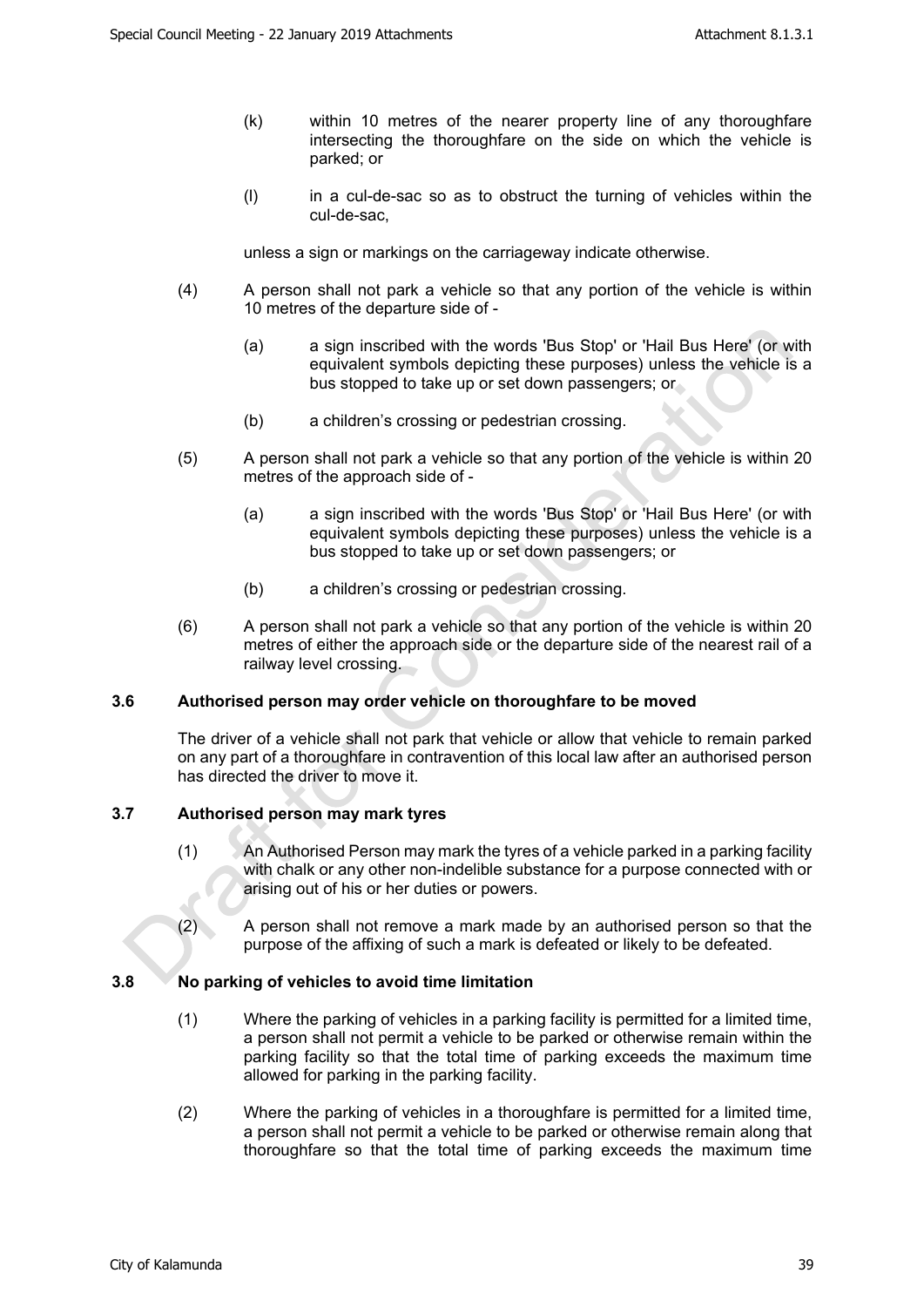permitted, unless the vehicle has first been removed from the thoroughfare for at least two hours.

#### <span id="page-16-0"></span>**3.9 No parking of vehicles exposed for sale and in other circumstances**

A person shall not park a vehicle on any portion of a thoroughfare -

- (a) for the purpose of exposing it for sale;
- (b) if that vehicle is not licensed under the Road Traffic Act;
- (c) if that vehicle is a trailer or a caravan unattached to a motor vehicle; or
- (d) for the purpose of effecting repairs to it, other than the minimum repairs necessary to enable the vehicle to be moved to a place other than a thoroughfare.

#### <span id="page-16-1"></span>**3.10 Parking on private land**

- (1) In this clause a reference to 'land' does not include land
	- (a) which belongs to the local government;
	- (b) of which the local government is the management body under the *Land Administration Act 1997*;
	- (c) which is an 'otherwise unvested facility' within section 3.53 of the Act; or
	- (d) which is the subject of an agreement referred to in clause 1.2(2).
- (2) A person shall not park a vehicle on land without the consent of the owner or occupier of the land on which the vehicle is parked.
- (3) Where the owner or occupier of the land, by a sign referable to that land or otherwise, consents to the parking of vehicles of a specified class or classes on the land for a limited period, a person shall not park a vehicle on the land otherwise than in accordance with the consent.

#### <span id="page-16-2"></span>**3.11 Parking on reserves**

No person other than an employee of the local government in the course of his or her duties, or a person authorised by the local government, shall drive or park a vehicle upon or over any portion of a reserve, other than upon an area specifically set aside for that purpose.

#### <span id="page-16-3"></span>**3.12 Suspension of parking limitations for urgent, essential or official duties**

- (1) Where by a sign the parking of vehicles is permitted for a limited time on a portion of a thoroughfare or parking facility, the local government, the CEO or an authorised person may, subject to the Code, permit a person to park a vehicle in that portion of the thoroughfare or parking facility for longer than the permitted time in order that the person may carry out urgent, essential or official duties.
- (2) Where permission is granted under subclause (1), the local government, the CEO or an authorised person may prohibit the use by any other vehicle of that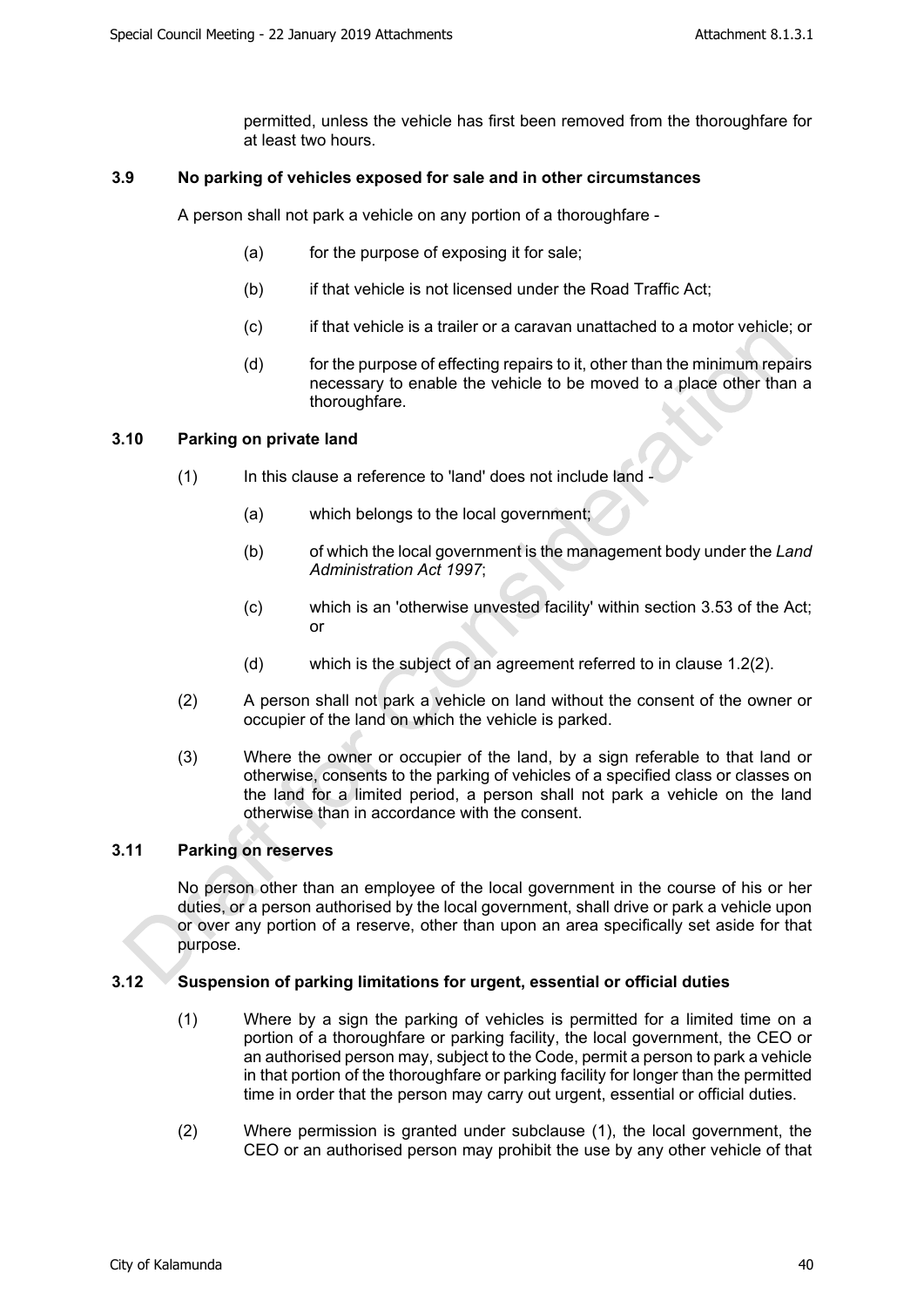portion of the thoroughfare or parking facility to which the permission relates, for the duration of that permission.

#### <span id="page-17-0"></span>**Part 4 - Parking and stopping generally**

#### <span id="page-17-1"></span>**4.1 No stopping and no parking signs, and yellow edge lines**

(1) No stopping -

A driver shall not stop on a length of carriageway, or in an area, to which a 'no stopping' sign applies.

(2) No parking -

A driver shall not stop on a length of carriageway or in an area to which a 'no parking' sign applies, unless the driver is-

- (a) dropping off, or picking up, passengers or goods;
- (b) does not leave the vehicle unattended; and
- (c) completes the dropping off, or picking up, of the passengers or goods within 2 minutes of stopping and drives on.

*unattended*, in relation to a vehicle, means that the driver has left the vehicle so that the driver is more than 3 metres from the closest point of the vehicle.

(3) No stopping on a carriageway with yellow edge lines -

A driver shall not stop at the side of a carriageway marked with a continuous yellow edge line.

#### <span id="page-17-2"></span>**4.2 Setting aside parking for persons authorised by the local government**

- (1) The local government may indicate by signs that all or part of a parking station or thoroughfare is set aside during the period indicated on the signs for the parking of vehicles by persons authorised by the local government.
- (2) Where a person is authorised under sub-clause (1) the local government shall issue a written permit to the person.
- (3) A person shall not park or stop a vehicle or permit a vehicle to remain parked in any area which is set aside under sub-clause (1) unless a permit issued under sub-clause (2) is displayed inside the vehicle so that it can be read by an authorised person from outside the vehicle.
- (4) The local government may revoke a permit issued under sub-clause (2) at any time.

#### <span id="page-17-3"></span>**4.3 Trading from parked or stopped vehicles**

(1) A person shall not park or stop a vehicle or permit a vehicle to remain parked in a parking station or on a thoroughfare for the purpose of trading from that vehicle other than in accordance with a permit issued by the local government pursuant to the City of Kalamunda's "Trading on Thoroughfares and Public Places Local Law 2008" as amended from time to time.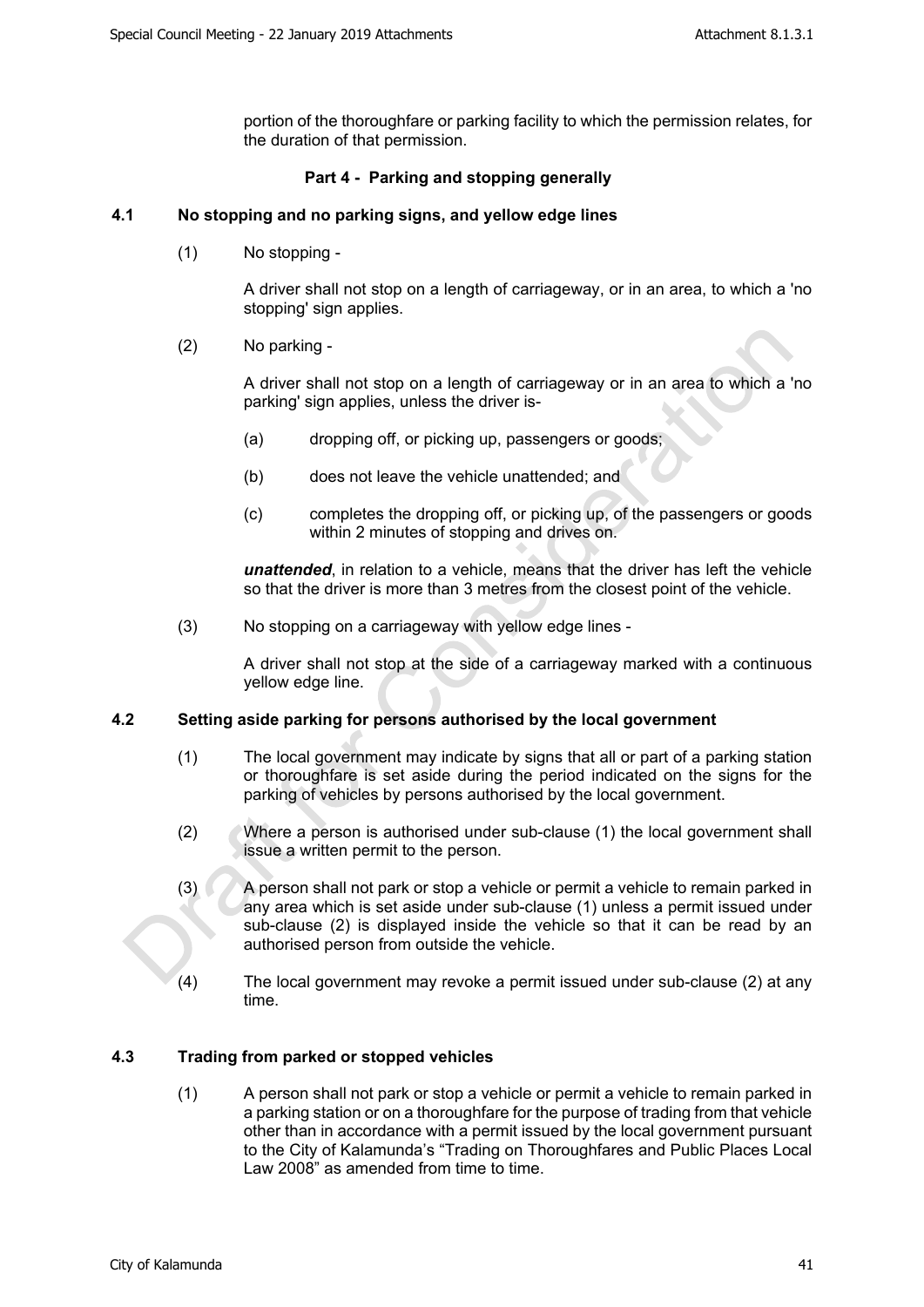(2) In this clause "trading" has the same meaning as in the City of Kalamunda's "Trading on Thoroughfares and Public Places Local Law 2008" as amended from time to time.

#### <span id="page-18-0"></span>**4.4 Setting aside parking for events**

- (1) The local government may indicate by signs that all or any part of a parking station, thoroughfare or public place is set aside during the period indicated on the signs for the parking of vehicles by persons attending a particular event.
- (2) A person shall not park or stop a vehicle or permit a vehicle to remain parked in any area which is set aside under sub-clause (1) unless a ticket obtained from the local government relating to the event is displayed inside the vehicle so that it can be read by an authorised person from outside the vehicle.

#### <span id="page-18-1"></span>**Part 5 - Stopping in zones for particular vehicles**

#### <span id="page-18-2"></span>**5.1 Stopping in a loading zone**

A person shall not stop a vehicle in a loading zone unless it is -

- (a) the vehicle is a commercial vehicle and a person is continuously engaged in the picking up or setting down of goods, merchandise or materials from the vehicle; or
- (b) a motor vehicle taking up or setting down passengers,

but, in any event, shall not remain in that loading zone -

- (c) for longer than a time indicated on the 'loading zone' sign; or
- (d) longer than 30 minutes (if no time is indicated on the sign).

#### <span id="page-18-3"></span>**5.2 Stopping in a taxi zone or a bus zone**

- (1) A driver shall not stop in a taxi zone, unless the driver is driving a taxi.
- (2) A driver shall not stop in a bus zone unless the driver is driving a public bus, or a bus of a type that is permitted to stop at the bus zone by information on or with the 'bus zone' sign applying to the bus zone.

#### <span id="page-18-4"></span>**5.3 Stopping in a mail zone**

A person shall not stop a vehicle in a mail zone, unless the vehicle is being used for the purpose of collecting postal articles from a post box.

#### <span id="page-18-5"></span>**5.4 Other limitations in zones**

A person shall not stop a vehicle in a zone to which a traffic sign applies if stopping the vehicle would be contrary to any limitation in respect to classes of persons or vehicles, or specific activities allowed, as indicated by additional words on a parking sign that applies to the zone.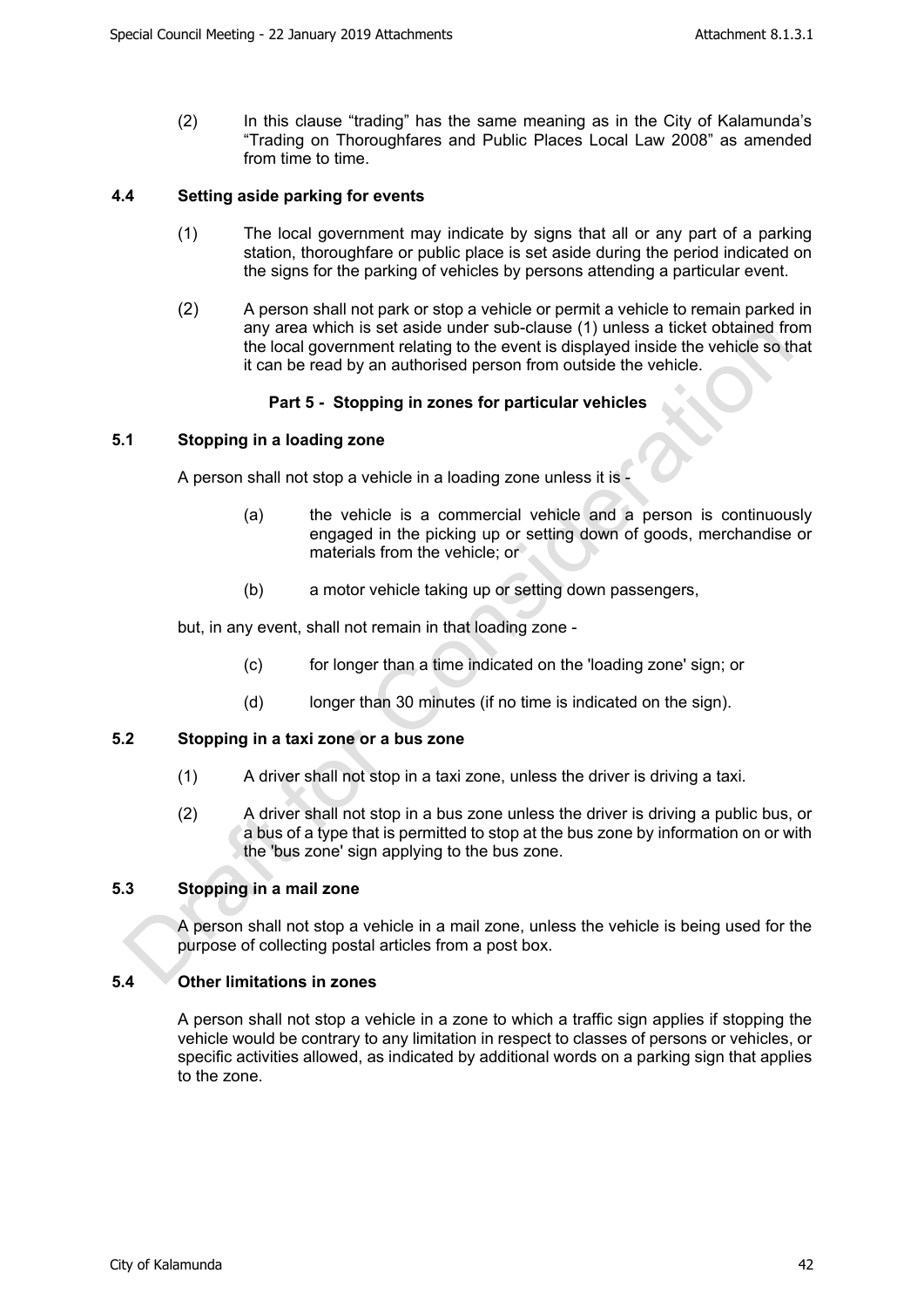#### <span id="page-19-0"></span>**Part 6 - Other places where stopping is restricted**

#### <span id="page-19-1"></span>**6.1 Stopping in a shared zone**

A driver shall not stop in a shared zone unless -

- (a) the driver stops at a place on a length of carriageway, or in an area, to which a parking control sign applies and the driver is permitted to stop at that place under this local law;
- (b) the driver stops in a parking bay and the driver is permitted to stop in the parking bay under this local law;
- (c) the driver is dropping off, or picking up, passengers or goods; or
- (d) the driver is engaged in door-to-door delivery or collection of goods, or in the collection of waste or garbage.

#### <span id="page-19-2"></span>**6.2 Double parking**

- (1) A driver shall not stop a vehicle so that any portion of the vehicle is between any other stopped vehicle and the centre of the carriageway.
- (2) This clause does not apply to
	- (a) a driver stopped in traffic; or
	- (b) a driver angle parking on the side of the carriageway or in a median strip parking area, in accordance with this local law.

#### <span id="page-19-3"></span>**6.3 Stopping near an obstruction**

A driver shall not stop on a carriageway near an obstruction on the carriageway, in a position that further obstructs traffic on the carriageway.

#### <span id="page-19-4"></span>**6.4 Stopping on a bridge or in a tunnel, etc.**

- (1) A driver shall not stop a vehicle on a bridge, causeway, ramp or similar structure unless -
	- (a) the carriageway is at least as wide on the structure as it is on each of the approaches and a traffic sign does not prohibit stopping or parking; or
	- (b) the driver stops at a place on a length of carriageway, or in an area, to which a parking control sign applies and the driver is permitted to stop at that place under this local law.
- (2) A driver shall not stop a vehicle in a tunnel or underpass unless
	- (a) the carriageway is at least as wide in the tunnel or underpass as it is on each of the approaches and a traffic sign does not prohibit stopping or parking; or
	- (b) the driver of a motor vehicle stops at a bus stop, or in a bus zone or parking area marked on the carriageway, for the purpose of setting down or taking up passengers.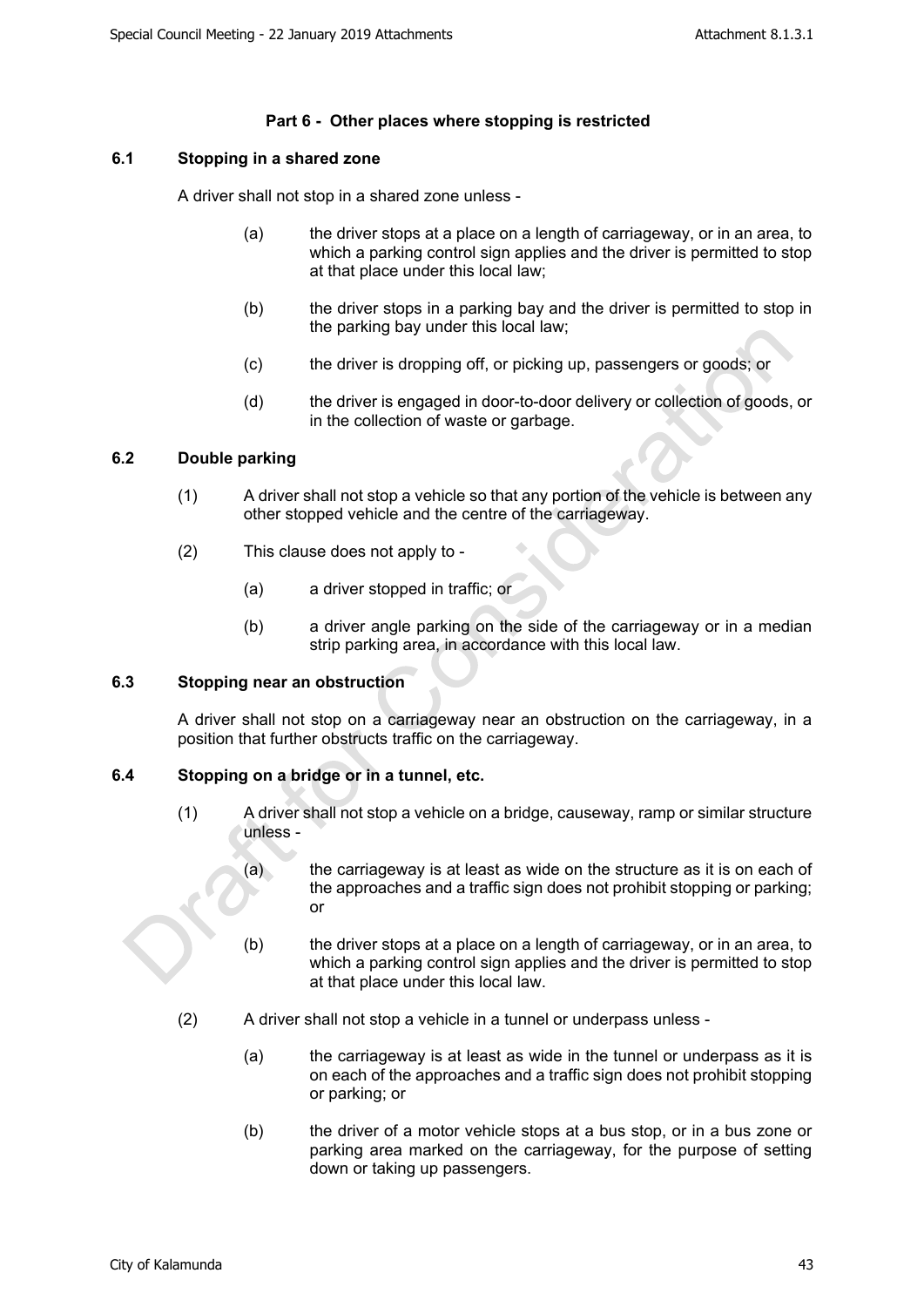#### <span id="page-20-0"></span>**6.5 Stopping on crests, curves, etc.**

- (1) Subject to subclause (2), a driver shall not stop a vehicle on, or partly on, a carriageway, in any position where it is not visible to the driver of an overtaking vehicle, from a distance of 90 metres within a built-up area, and from a distance of 190 metres outside a built-up area.
- (2) A driver may stop on a crest or curve on a carriageway that is not in a built-up area if the driver stops at a place on the carriageway, or in an area, to which a parking sign applies and the driver is permitted to stop at that place under this local law.

#### <span id="page-20-1"></span>**6.6 Stopping near a fire hydrant etc**

- (1) A driver shall not stop a vehicle so that any portion of the vehicle is within one metre of a fire hydrant or fire plug, or of any sign or mark indicating the existence of a fire hydrant or fire plug, unless -
	- (a) the driver is driving a public bus, and the driver stops in a bus zone or at a bus stop and does not leave the bus unattended; or
	- (b) the driver is driving a taxi, and the driver stops in a taxi zone and does not leave the taxi unattended.
- (2) In this clause a driver leaves the vehicle 'unattended' if the driver leaves the vehicle so the driver is over 3 metres from the closest point of the vehicle.

#### <span id="page-20-2"></span>**6.7 Stopping at or near a bus stop**

- (1) A driver shall not stop a vehicle so that any portion of the vehicle is within 20 metres of the approach side of a bus stop, or within 10 metres of the departure side of a bus stop, unless -
	- (a) the vehicle is a public bus stopped to take up or set down passengers; or
	- $(b)$  the driver stops at a place on a length of carriageway, or in an area, to which a parking sign applies and the driver is permitted to stop at that place under this local law.
- (2) In this clause
	- (a) distances are measured in the direction in which the driver is driving; and
	- (b) a trailer attached to a public bus is deemed to be a part of the public bus.

#### <span id="page-20-3"></span>**6.8 Stopping on a path, median strip, or traffic island**

The driver of a vehicle (other than a bicycle or an animal) shall not stop so that any portion of the vehicle is on a path, traffic island or median strip, unless the driver stops in an area to which a parking sign applies, and the driver is permitted to stop at that place under this local law.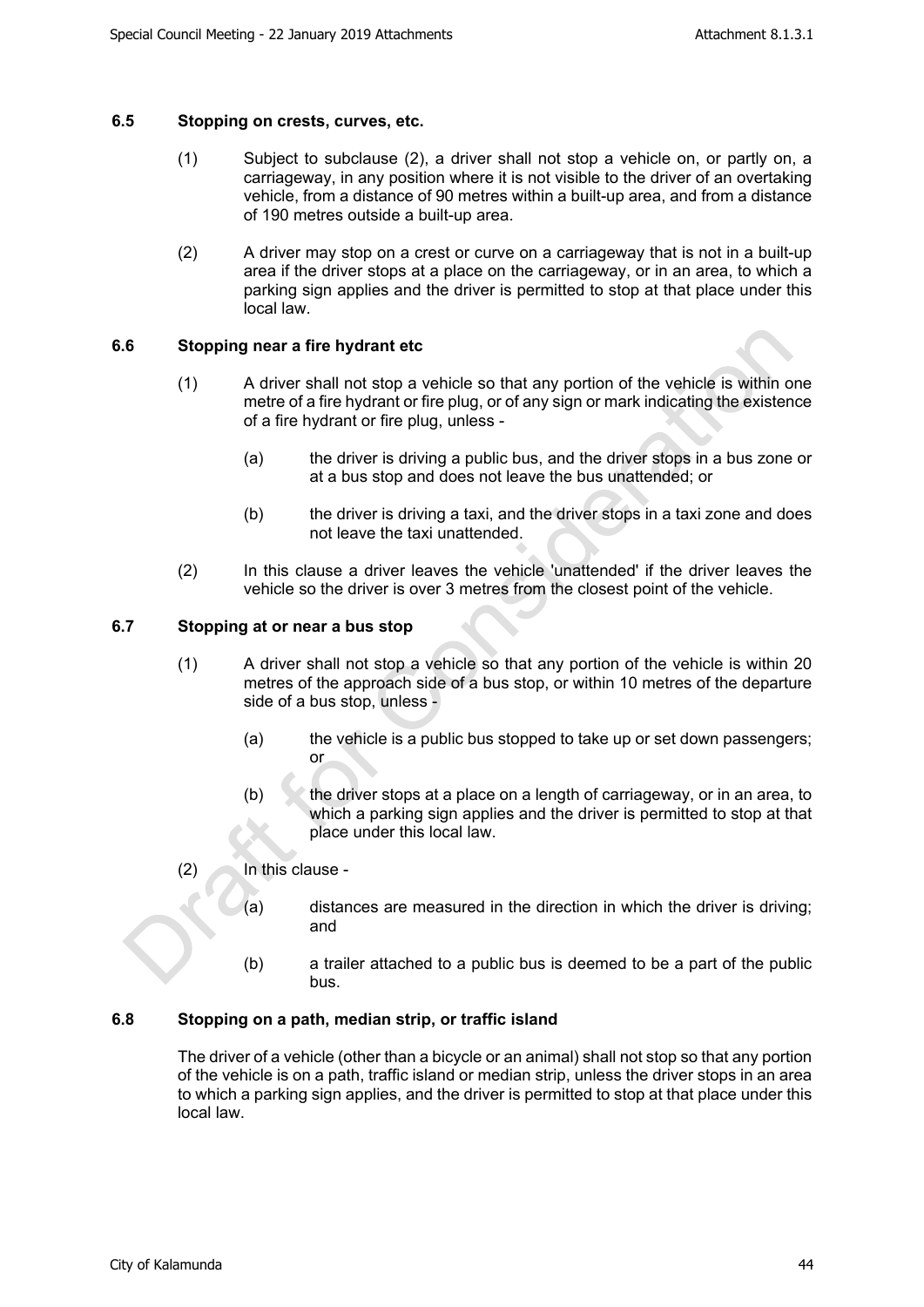#### <span id="page-21-0"></span>**6.9 Stopping on verge**

- (1) A person shall not
	- (a) stop a vehicle (other than a bicycle);
	- (b) stop a heavy vehicle or bus, or a trailer or caravan unattached to a motor vehicle; or
	- (c) stop a vehicle during any period when the stopping of vehicles on that verge is prohibited by a sign adjacent and referable to that verge,

so that any portion of it is on a verge.

- (2) Subclause (1)(a) does not apply to the person if he or she is the owner or occupier of the premises adjacent to that verge, or is a person authorised by the owner or occupier of those premises to stop the vehicle so that any portion of it is on the verge.
- (3) Subclause (1)(b) does not apply to a commercial vehicle when it is being loaded or unloaded with reasonable expedition with goods, merchandise or materials collected from or delivered to the premises adjacent to the portion of the verge on which the commercial vehicle is parked, provided no obstruction is caused to the passage of any vehicle or person using a carriageway or a path.

#### <span id="page-21-1"></span>**6.10 Obstructing access to and from a path, driveway, etc.**

- (1) A driver shall not stop a vehicle so that any portion of the vehicle is in front of a path, in a position that obstructs access by vehicles or pedestrians to or from that path, unless -
	- (a) the driver is dropping off, or picking up, passengers; or
	- (b) the driver stops in a parking stall and the driver is permitted to stop in the parking stall under this local law.
- (2) A driver shall not stop a vehicle on or across a driveway or other way of access for vehicles travelling to or from adjacent land, unless -
	- (a) the driver is dropping off, or picking up, passengers; or
	- (b) the driver stops in a parking stall and the driver is permitted to stop in the parking stall under this local law.

#### <span id="page-21-2"></span>**6.11 Stopping near a letter box**

A driver shall not stop a vehicle so that any portion of the vehicle is within 3 metres of a public letter box, unless the driver -

- (a) is dropping off, or picking up, passengers or mail; or
- (b) stops at a place on a length of carriageway, or in an area, to which a parking sign applies and the driver is permitted to stop at that place under this local law.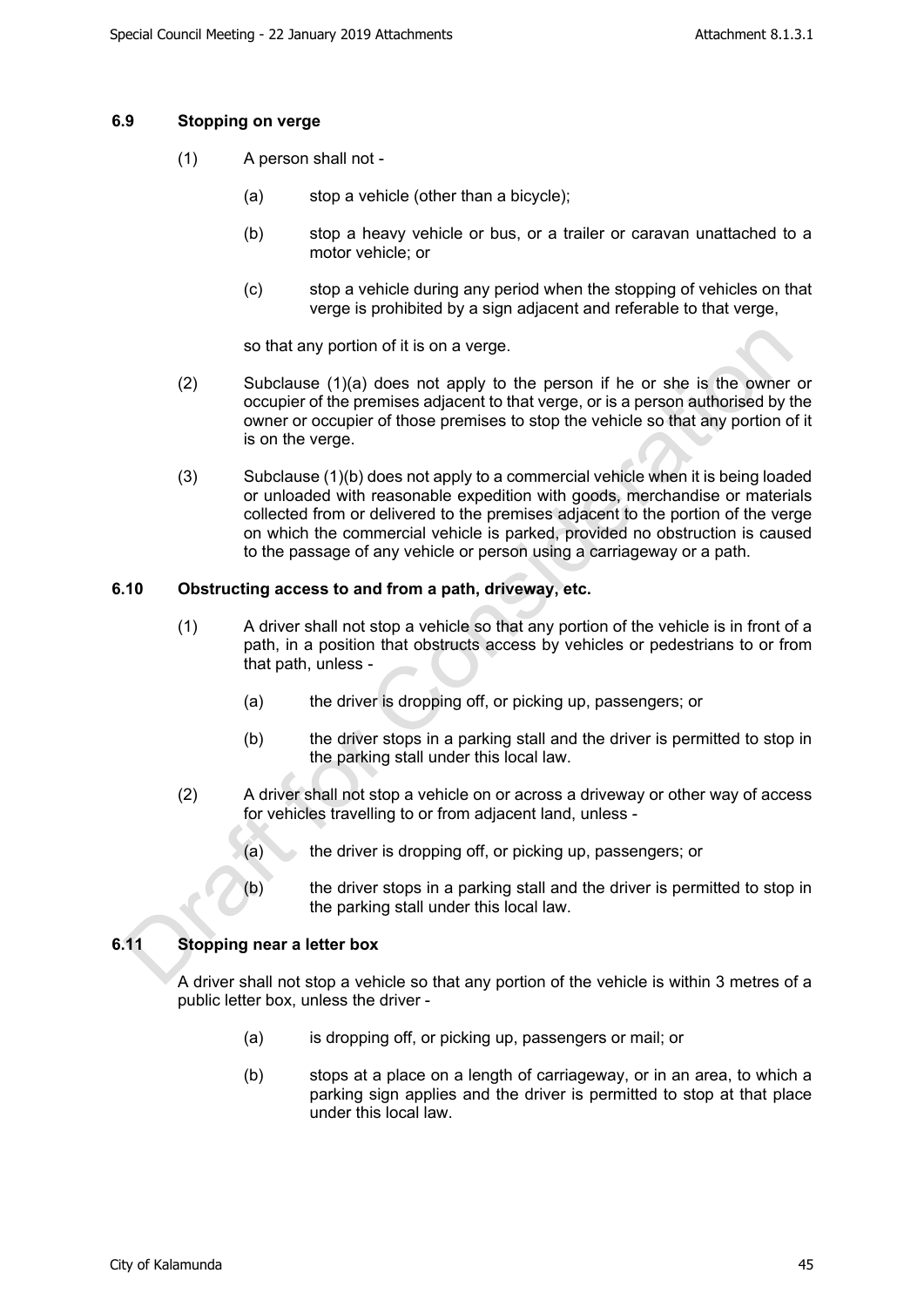#### <span id="page-22-0"></span>**6.12 Stopping on a carriageway – heavy and long vehicles**

- (1) A person shall not park a vehicle or any combination of vehicles that, together with any projection on, or load carried by, the vehicle or combination of vehicles, is 7.5 metres or more in length or exceeds a GVM of 3.5 tonnes -
	- (a) on a carriageway in a built-up area, for any period exceeding one hour, unless engaged in the picking up or setting down of goods; or
	- (b) on a carriageway outside a built-up area, except on the shoulder of the carriageway, or in a truck bay or other area set aside for the parking of goods vehicles.
- (2) Nothing in this clause mitigates the limitations or conditions imposed by any other clause or by any local law or sign relating to the parking or stopping of vehicles.

#### <span id="page-22-1"></span>**6.13 Stopping on a carriageway with a bicycle parking sign**

The driver of a vehicle (other than a bicycle) shall not stop on a length of carriageway to which a 'bicycle parking' sign applies, unless the driver is dropping off, or picking up, passengers.

#### <span id="page-22-2"></span>**6.14 Stopping on a carriageway with motor cycle parking sign**

The driver of a vehicle shall not stop on a length of carriageway, or in an area, to which a 'motor cycle parking' sign applies, or an area marked 'M/C' unless -

- (a) the vehicle is a motor cycle; or
- (b) the driver is dropping off, or picking up, passengers.

#### <span id="page-22-3"></span>**Part 7 - Miscellaneous**

#### <span id="page-22-4"></span>**7.1 Removal of notices on vehicle**

A person, other than the driver of the vehicle or a person acting under the direction of the driver of the vehicle, shall not remove from the vehicle any notice put on the vehicle by an authorised person.

#### <span id="page-22-5"></span>**7.2 Unauthorised signs and defacing of signs**

A person shall not, without the authority of the local government -

- (a) mark, set up or exhibit a sign purporting to be or resembling a sign marked, set up or exhibited by the local government under this local law;
- (b) remove, deface or misuse a sign or property, set up or exhibited by the local government under this local law, or attempt to do any such act; or
- (c) affix a board, sign, placard, notice or other thing to or paint or write upon any part of a sign set up or exhibited by the local government under this local law.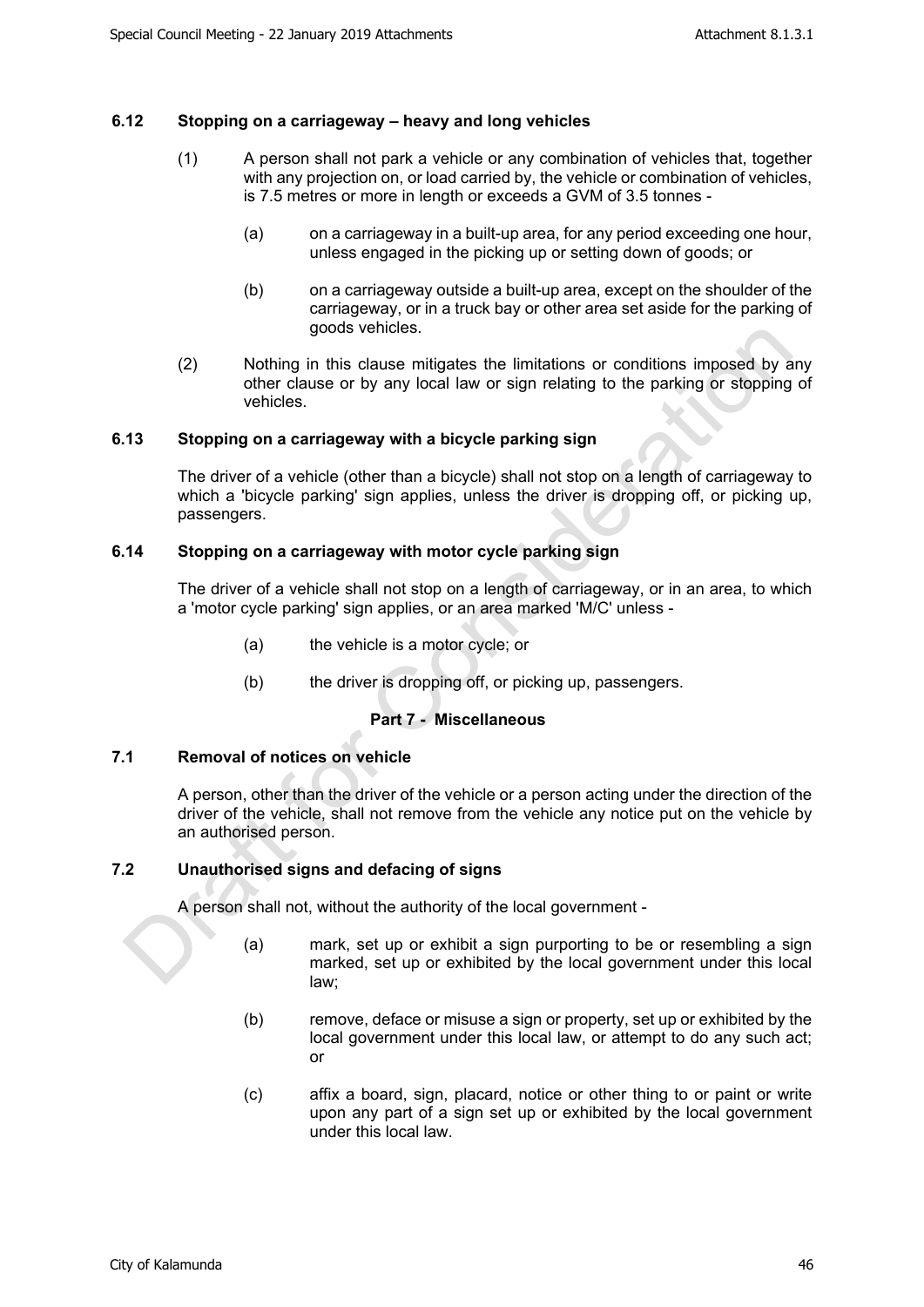#### <span id="page-23-0"></span>**7.3 Signs must be complied with**

An inscription or symbol on a sign operates and has effect according to its tenor, and a person contravening the direction on a sign commits an offence under this local law.

#### <span id="page-23-1"></span>**7.4 General provisions about signs**

- (1) A sign marked, erected, set up, established or displayed on or near a thoroughfare is, in the absence of evidence to the contrary, presumed to be a sign marked, erected, set up, established or displayed under the authority of this local law.
- (2) The first three letters of any day of the week when used on a sign indicate that day of the week.

#### <span id="page-23-2"></span>**7.5 Special purpose and emergency vehicles**

Notwithstanding anything to the contrary in this local law, the driver of -

- (a) a special purpose vehicle may, only in the course of his or her duties and when it is expedient and safe to do so, stop, or park the vehicle in any place, at any time; and
- (b) an emergency vehicle may, in the course of his or her duties and when it is expedient and safe to do so or where he or she honestly and reasonably believes that it is expedient and safe to do so, stop, or park the vehicle at any place, at any time.

#### <span id="page-23-3"></span>**7.6 Vehicles not to obstruct a public place**

- (1) A person shall not leave a vehicle, or any part of a vehicle, in a public place so that it obstructs the use of any part of that public place, without the permission of the local government or unless authorised under any written law.
- (2) A person will not contravene subclause (1) where the vehicle is left for a period not exceeding 24 hours.

#### <span id="page-23-4"></span>**7.7 Authorised persons**

No offence under this local law is committed by an authorised person while carrying out his or her duties.

#### <span id="page-23-5"></span>**7.8 Impersonating an authorised person**

A person who is not an authorised person must not impersonate or assume the duties of an authorised person.

#### <span id="page-23-6"></span>**7.9 Obstructing of an authorised person**

A person must not obstruct or hinder an authorised person in the execution of his or her duties.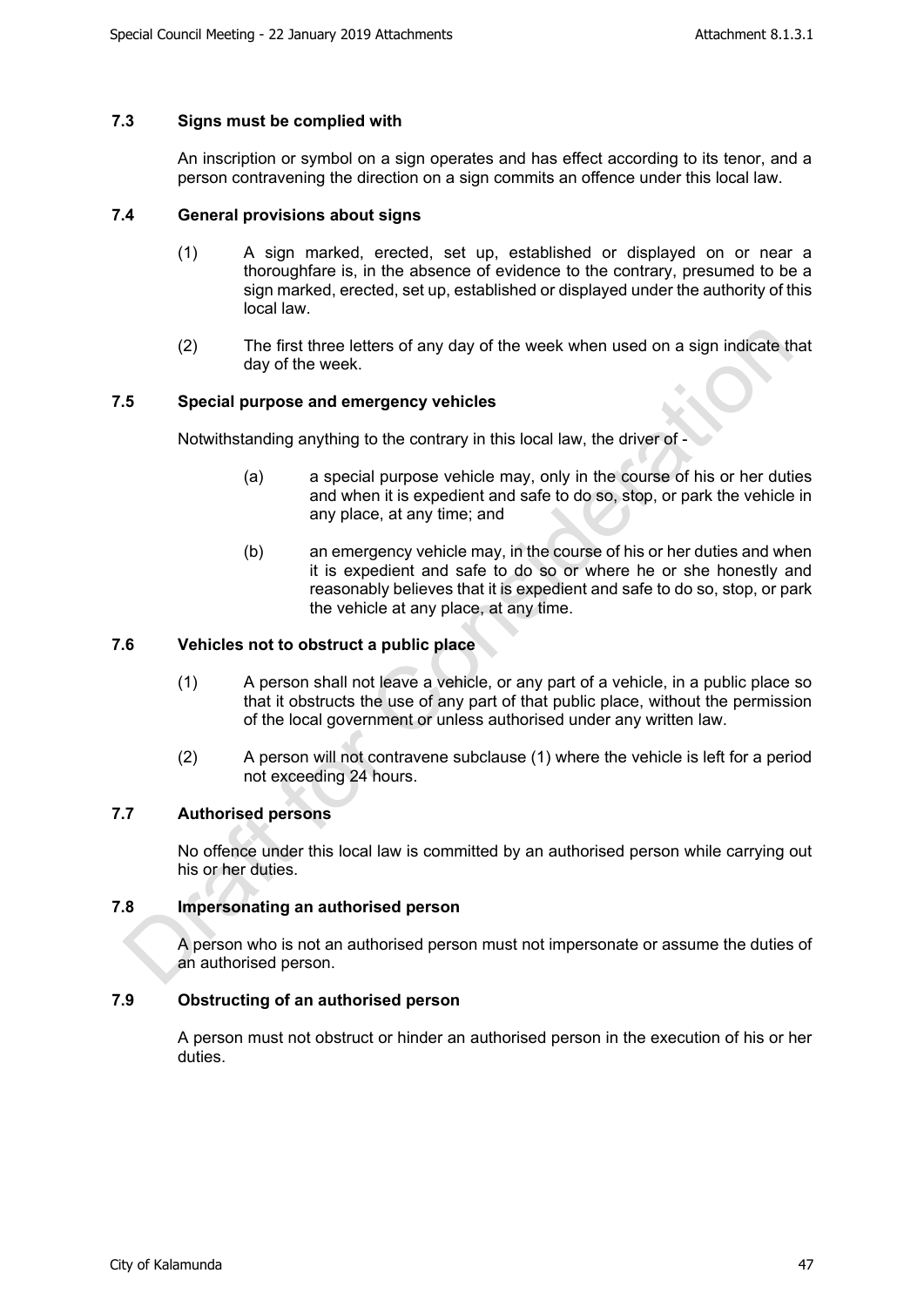#### <span id="page-24-0"></span>**Part 8 - Offences and penalties**

#### <span id="page-24-1"></span>**8.1 Offences and penalties**

- (1) A person who fails to do anything required or directed to be done under this local law, or who does anything which under this local law that person is prohibited from doing, commits an offence.
- (2) A person who commits an offence under this local law shall be liable, upon conviction, to a penalty not exceeding \$5,000, and, if the offence is of a continuing nature, to an additional penalty not exceeding \$500 for each day or part of a day during which the offence has continued.

#### <span id="page-24-2"></span>**8.2 Modified penalties**

- (1) An offence against any provision of this local law is a prescribed offence for the purposes of section 9.16(1) of the Act.
- (2) The amount appearing in the final column of Schedule 2 directly opposite a clause specified in that Schedule is the modified penalty for an offence against that clause.

#### <span id="page-24-3"></span>**8.3 Form of notices**

For the purposes of this local law -

- (a) the form of the notice referred to in section 9.13 of the Act is that of Form 1 in Schedule 3;
- (b) the form of the infringement notice referred to in section 9.17 of the Act is that of Form 2 in Schedule 3;
- (c) the form of the infringement notice referred to in section 9.17 of the Act which incorporates the notice referred to in section 9.13 of the Act, is that of Form 3 in Schedule 3; and
- (d) the form of the withdrawal of infringement notice referred to in section 9.20 of the Act is that of Form 4 in Schedule 3.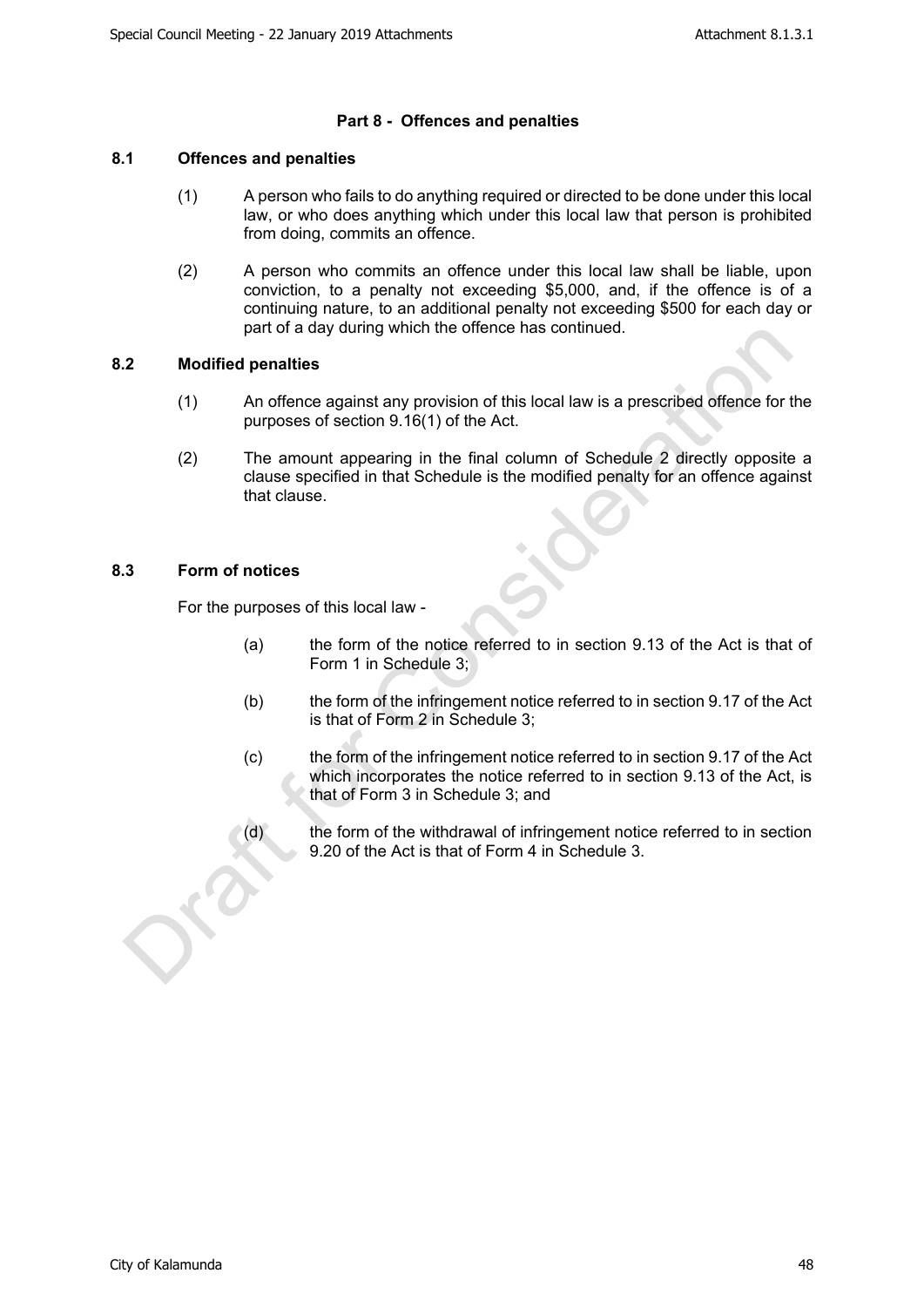#### <span id="page-25-0"></span>**Schedule 1 - Parking region**

The parking region is the whole of the district, but excludes the following portions of the district -

- (a) the approach and departure prohibition areas of all existing and future traffic control signal installations, as determined by the Commissioner of Main Roads;
- (b) prohibition areas applicable to all existing and future bridges and subways, as determined by the Commissioner of Main Roads; and
- (c) any road which comes under the control of the Commissioner of Main Roads, unless the control of parking and parking facilities on that road is carried out subject to the control and direction of the Commissioner of Main Roads, or has been delegated by the Commissioner to the local government.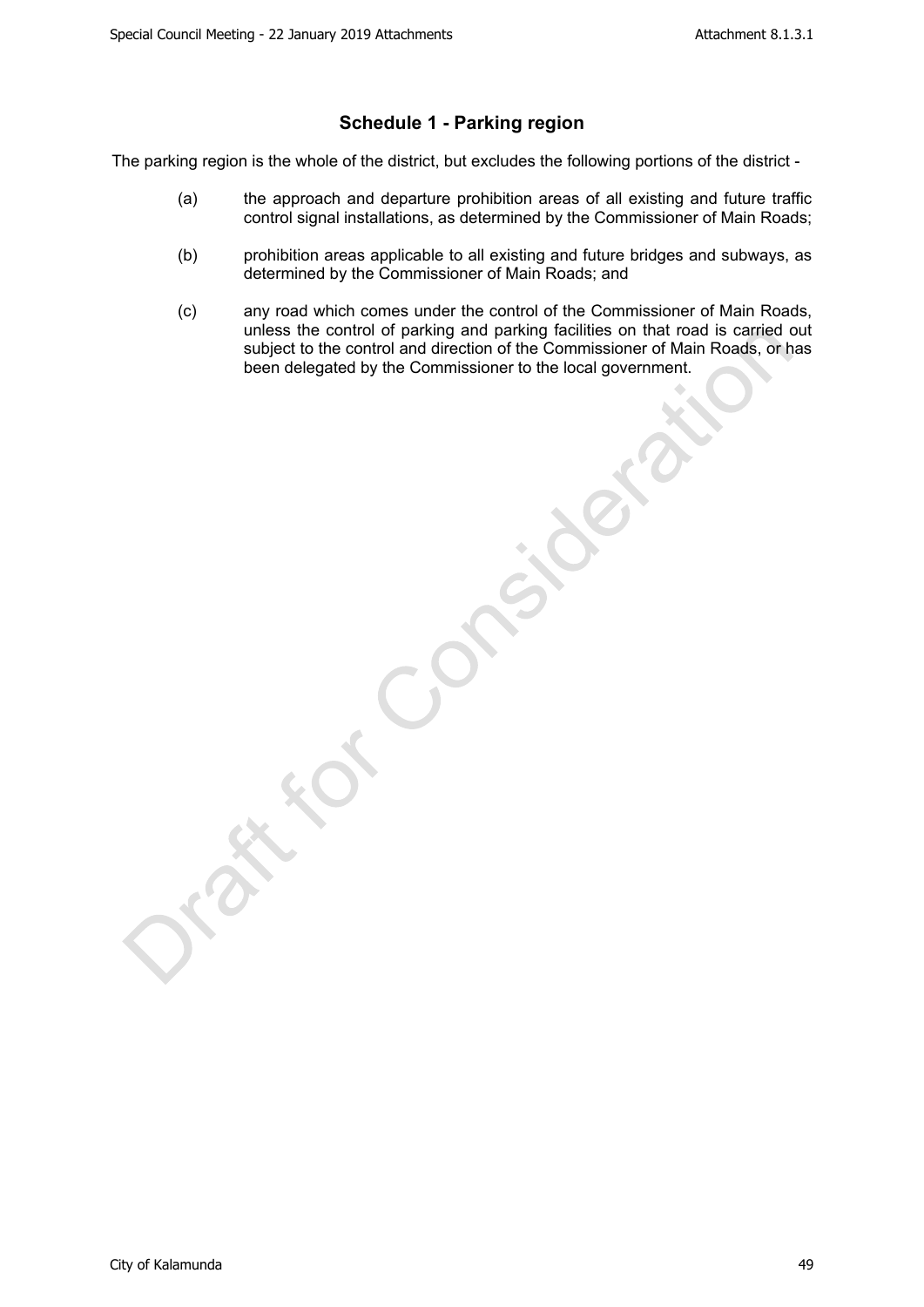| Item<br>No. | <b>Clause No.</b>            | <b>Nature of offence</b>                                                                                    | <b>Modified</b><br>Penalty (\$) |
|-------------|------------------------------|-------------------------------------------------------------------------------------------------------------|---------------------------------|
| 1.          | 2.2(1)(b)                    | Failure to park wholly within parking stall                                                                 | 80                              |
| 2.          | 2.2(4)                       | Failure to park wholly within parking area                                                                  | 80                              |
| 3.          | 2.3(1)(a)                    | Causing obstruction in parking station                                                                      | 100                             |
| 4.          | 2.3(1)(b)                    | Parking contrary to sign in parking station                                                                 | 100                             |
| 5.          | 2.3(1)(c)                    | Parking contrary to directions of authorised person                                                         | 100                             |
| 6.          | 2.3(1)(d)                    | Parking or attempting to park a vehicle in a parking stall<br>occupied by another vehicle                   | 80                              |
| 7.          | 2.4(1)                       | Failure to obtain and display unexpired ticket in parking<br>station equipped with a ticket issuing machine | 80                              |
| 8.          | 2.6                          | Failure to pay fee in parking station with attendant on duty                                                | 80                              |
| 9.          | 2.8                          | Failure to pay fee for parking or stopping a vehicle in a<br>metered space in a parking station             | 80                              |
| 10.         | 2.9(2)                       | Failure to comply with direction of authorised person to<br>leave a parking station                         | 80                              |
| 11.         | 2.10                         | Damage to parking facility or parking station                                                               | 80                              |
| 12.         | 3.1(1)(a)                    | Parking wrong class of vehicle                                                                              | 80                              |
| 13.         | 3.1(1)(b)                    | Parking by persons of a class not permitted                                                                 | 80                              |
| 14.         | 3.1(1)(c)                    | Parking during prohibited period                                                                            | 90                              |
| 15.         | 3.1(3)(a)                    | Parking in no parking area                                                                                  | 100                             |
| 16.         | 3.1(3)(b)                    | Parking contrary to signs in parking area                                                                   | 80                              |
| 17.         | 3.1(3)(c)                    | Parking vehicle in stall marked 'M/C'                                                                       | 80                              |
| 18.         | 3.1(4)                       | Parking motor cycle in stall not marked 'M/C'                                                               | 80                              |
| 19.         | 3.1(5)                       | Parking without permission in an area designated for<br>'Authorised Vehicles Only'                          | 90                              |
| 20.         | 3.2(1)(a)                    | Failure to park on the left of two-way carriageway                                                          | 90                              |
| 21.         | 3.2(1)(b)                    | Failure to park on boundary of one-way carriageway                                                          | 90                              |
| 22.         | 3.2(1)(a)<br>or<br>3.2(1)(b) | Parking against the flow of traffic on carriageway                                                          | 100                             |
| 23.         | 3.2(1)(c)                    | Parking when distance from farther boundary less than 3<br>metres on carriageway                            | 100                             |
| 24.         | 3.2(1)(d)                    | Parking closer than 1 metre from another vehicle on<br>carriageway                                          | 100                             |
| 25.         | 3.2(1)(e)                    | Causing obstruction on carriageway                                                                          | 100                             |
| 26.         | 3.3(b)                       | Failure to park at approximate right angle on carriageway                                                   | 80                              |

<span id="page-26-0"></span>

| <b>Schedule 2 - Prescribed offences</b> |  |
|-----------------------------------------|--|
|-----------------------------------------|--|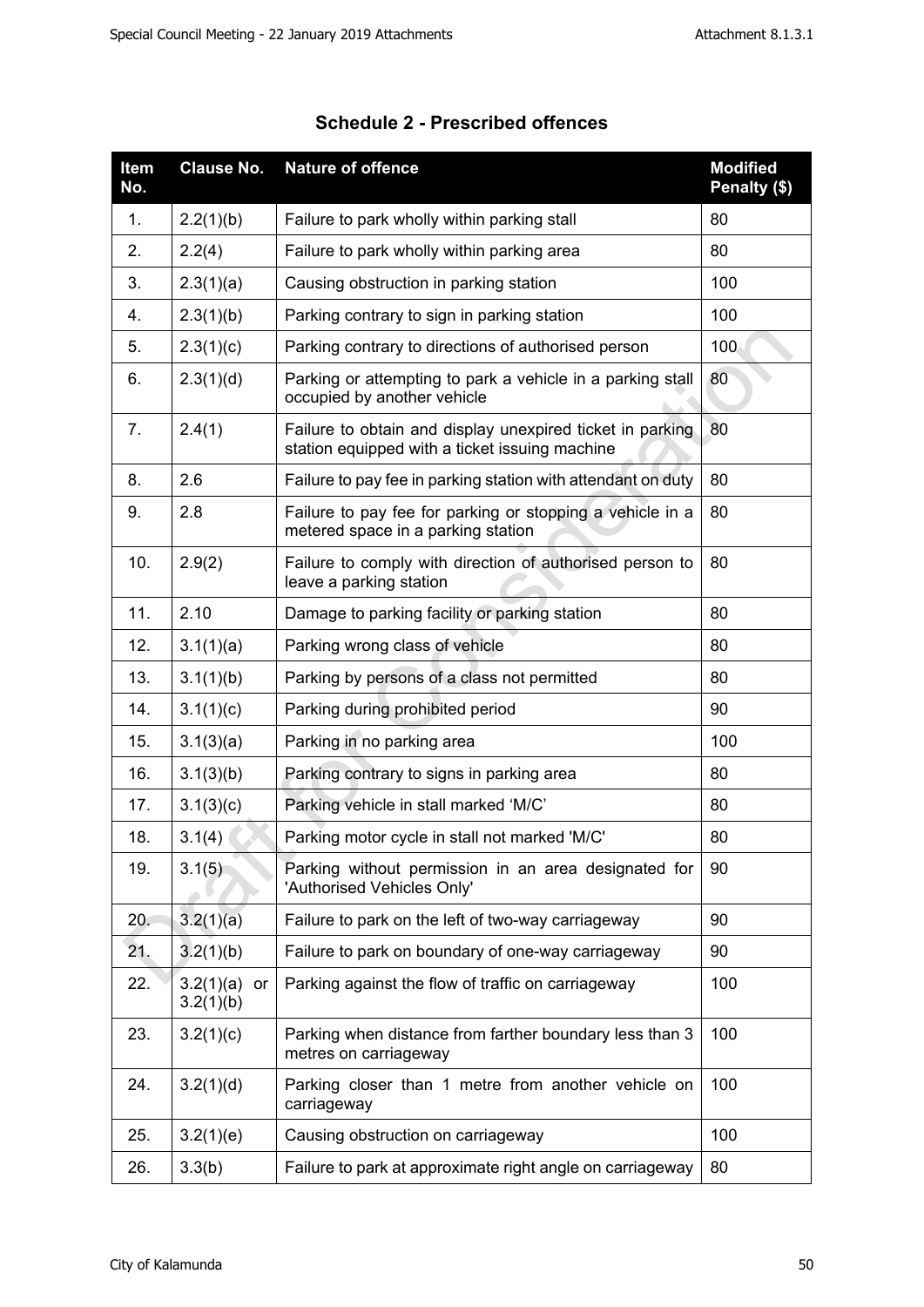| Item<br>No. | <b>Clause No.</b>      | <b>Nature of offence</b>                                                                                      | <b>Modified</b><br>Penalty (\$) |
|-------------|------------------------|---------------------------------------------------------------------------------------------------------------|---------------------------------|
| 27.         | 3.4(2)                 | Failure to park at an appropriate angle in angle parking<br>area                                              | 80                              |
| 28.         | 3.5(2)(a)<br>and $6.2$ | Double parking                                                                                                | 100                             |
| 29.         | 3.5(2)(b)              | Parking on or adjacent to a median strip                                                                      | 80                              |
| 30.         | 3.5(2)(c)              | Obstructing access to private drive or right of way                                                           | 100                             |
| 31.         | 3.5(2)(d)              | Parking beside excavation or obstruction so as to obstruct<br>traffic                                         | 100                             |
| 32.         | 3.5(2)(e)              | Parking within 10 metres of traffic island                                                                    | 90                              |
| 33.         | 3.5(2)(f)              | Parking on footpath/pedestrian crossing                                                                       | 100                             |
| 34.         | 3.5(2)(g)              | Parking less than 3m clear of continuous line markings                                                        | 90                              |
| 35.         | 3.5(2)(h)              | Parking on intersection                                                                                       | 90                              |
| 36.         | 3.5(2)(i)              | Parking within 1 metre of fire hydrant or fire plug                                                           | 100                             |
| 37.         | 3.5(2)(j)              | Parking within 3 metres of public letter box                                                                  | 90                              |
| 38.         | 3.5(2)(k)              | Parking within 10 metres of intersection                                                                      | 90                              |
| 39.         | 3.5(2)(I)              | Parking of a vehicle in a cul-de-sac so as to obstruct<br>turning of vehicles within the cul-de-sac           | 80                              |
| 40.         | 3.5(3)(a)<br>or<br>(b) | Parking vehicle within 10 metres of departure side of bus<br>stop, children's crossing or pedestrian crossing | 100                             |
| 41.         | $3.5(4)(a)$ or<br>(b)  | Parking vehicle within 20 metres of approach side of bus<br>stop, children's crossing or pedestrian crossing  | 100                             |
| 42.         | 3.5(5)                 | Parking vehicle within 20 metres of approach side or<br>departure side of railway level crossing              | 100                             |
| 43.         | 3.6                    | Parking contrary to direction of authorised person                                                            | 100                             |
| 44.         | 3.7(2)                 | Removing mark of authorised person                                                                            | 100                             |
| 45.         | 3.8                    | Parking vehicle to avoid time limitation                                                                      | 80                              |
| 46.         | 3.9(a)                 | Parking in thoroughfare for purpose of sale                                                                   | 80                              |
| 47.         | 3.9(b)                 | Parking unlicensed vehicle in thoroughfare                                                                    | 80                              |
| 48.         | 3.9(c)                 | Parking a trailer/caravan on a thoroughfare                                                                   | 80                              |
| 49.         | 3.9(d)                 | Parking in thoroughfare for purpose of repairs                                                                | 80                              |
| 50.         | 3.10(2)                | Parking on private land without consent                                                                       | 100                             |
| 51.         | 3.10(3)                | Parking on land not in accordance with consent                                                                | 80                              |
| 52.         | 3.11                   | Driving or parking on reserve                                                                                 | 80                              |
| 53.         | 4.1(1)                 | Stopping contrary to a 'no stopping' sign                                                                     | 80                              |
| 54.         | 4.1(2)                 | Parking contrary to a 'no parking' sign                                                                       | 80                              |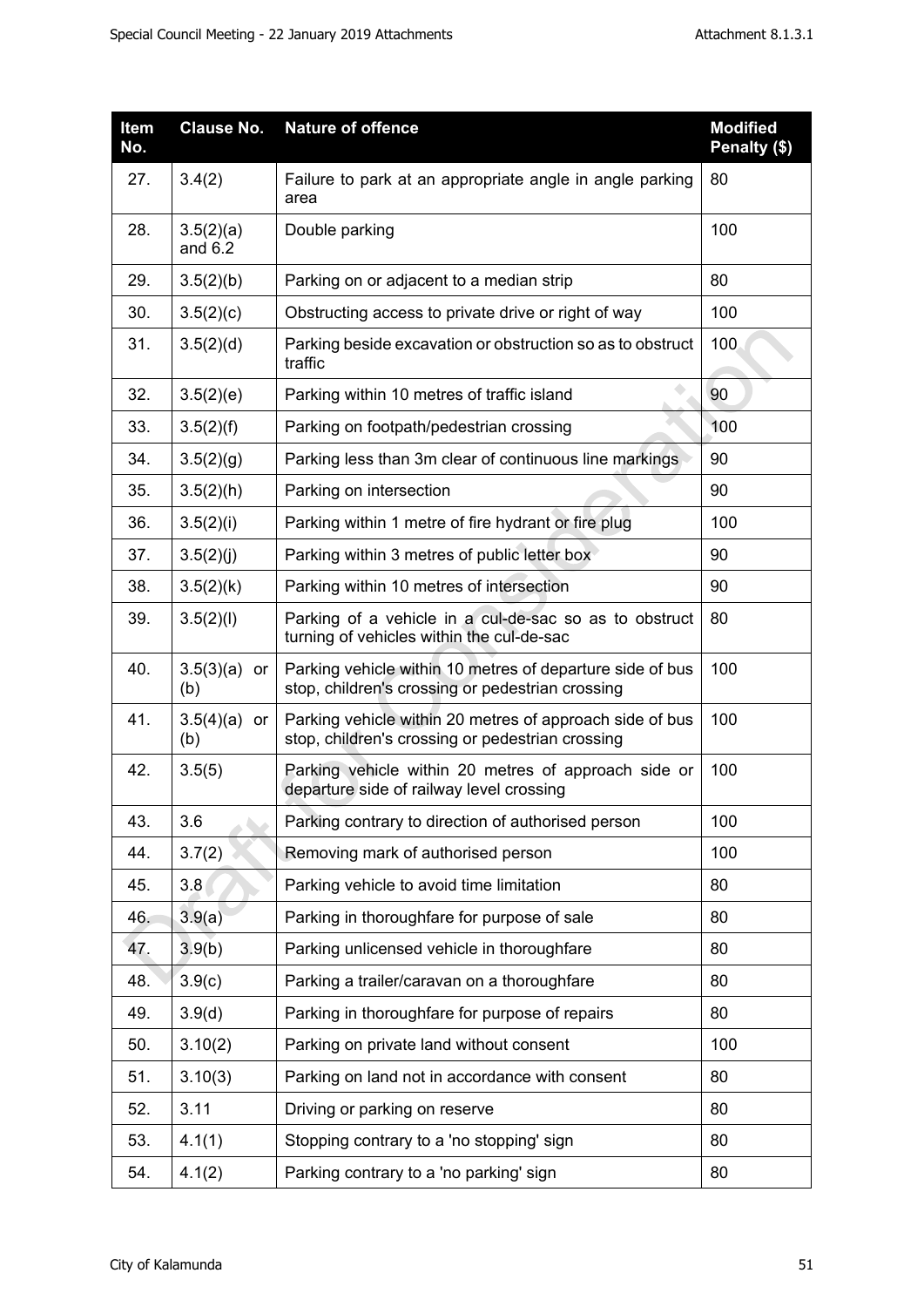| Item<br>No. | <b>Clause No.</b> | <b>Nature of offence</b>                                                                                                                                | <b>Modified</b><br>Penalty (\$) |
|-------------|-------------------|---------------------------------------------------------------------------------------------------------------------------------------------------------|---------------------------------|
| 55.         | 4.1(3)            | Stopping within continuous yellow lines                                                                                                                 | 80                              |
| 56.         | 4.2(3)            | Parking or stopping a vehicle in an area set aside for<br>parking of vehicles by persons authorised by the local<br>government without permit displayed | 80                              |
| 57.         | 5.1               | Stopping unlawfully in a loading zone                                                                                                                   | 80                              |
| 58.         | 5.2               | Stopping unlawfully in a taxi zone or bus zone                                                                                                          | 80                              |
| 59.         | 5.3               | Stopping unlawfully in a mail zone                                                                                                                      | 80                              |
| 60.         | 5.4               | Stopping in a zone contrary to a sign                                                                                                                   | 80                              |
| 61.         | 6.1               | Stopping unlawfully in a shared zone                                                                                                                    | 100                             |
| 62.         | 6.3               | Stopping near an obstruction on carriageway                                                                                                             | 90                              |
| 63.         | 6.4               | Stopping unlawfully on a bridge or in tunnel                                                                                                            | 80                              |
| 64.         | 6.5               | Stopping unlawfully on crests/curves etc                                                                                                                | 100                             |
| 65.         | 6.6               | Stopping near fire hydrant                                                                                                                              | 100                             |
| 66.         | 6.7(1)            | Stopping near bus stop                                                                                                                                  | 90                              |
| 67.         | 6.8               | Stopping on path, median strip or traffic island                                                                                                        | 80                              |
| 68.         | 6.9(1)            | Stopping on verge                                                                                                                                       | 80                              |
| 69.         | 6.10              | Obstructing path or driveway                                                                                                                            | 100                             |
| 70.         | 6.11              | Stopping unlawfully near letter box                                                                                                                     | 80                              |
| 71.         | 6.12(1)           | vehicles<br>unlawfully<br>Stopping heavy or<br>long<br>on<br>carriageway                                                                                | 100                             |
| 72.         | 6.13              | Stopping in bicycle parking area                                                                                                                        | 80                              |
| 73.         | 6.14              | Stopping in motorcycle parking area                                                                                                                     | 80                              |
| 74.         | 7.6               | Leaving vehicle so as to obstruct a public place                                                                                                        | 100                             |
| 75.         | 7.8               | Impersonating an authorised person                                                                                                                      | 80                              |
| 76.         | 7.9               | Obstructing or hindering an authorised person in the<br>execution of his or her duties                                                                  | 80                              |
| 77.         | 8.1               | All other offences not specified                                                                                                                        | 80                              |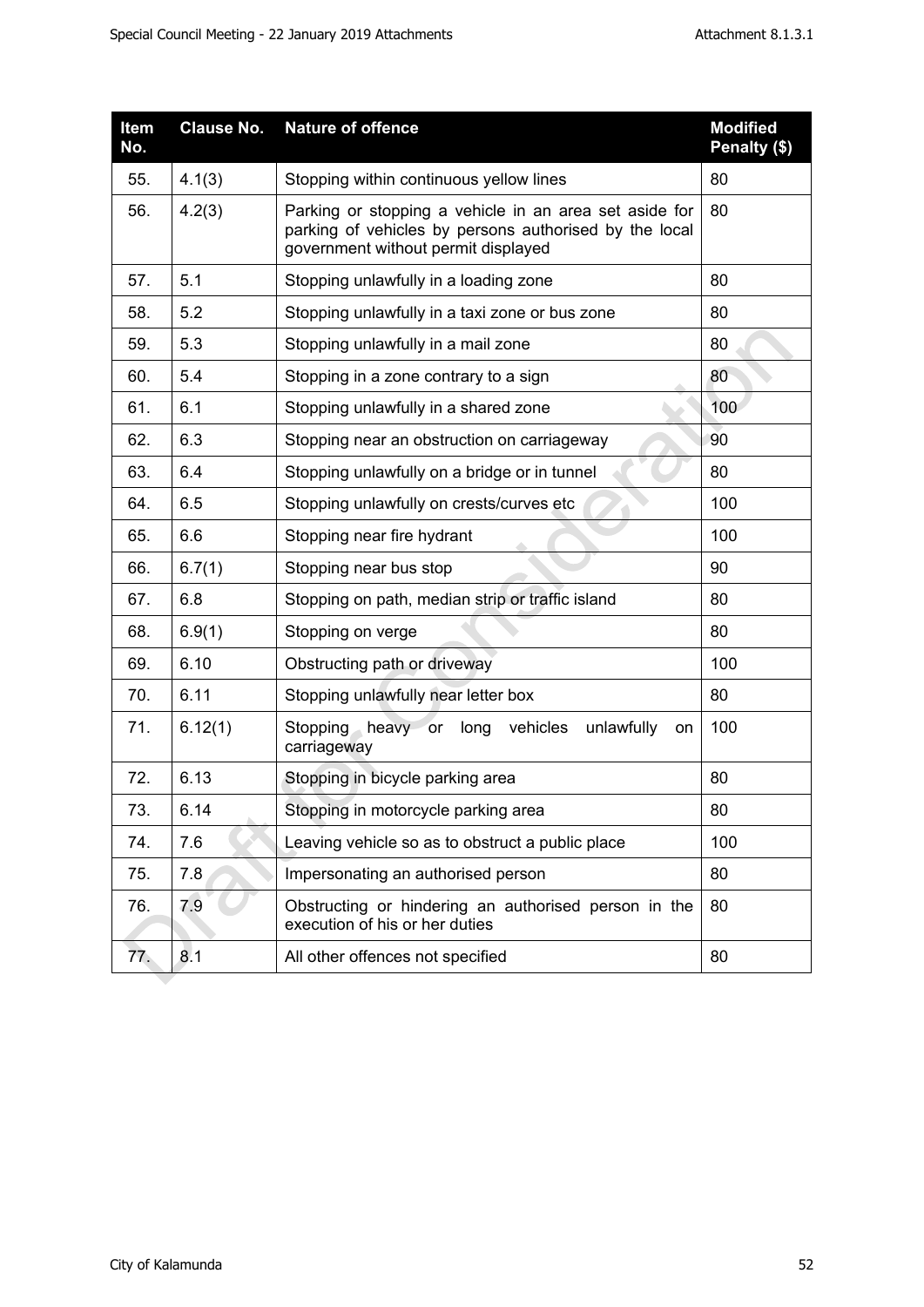### <span id="page-29-0"></span>**Schedule 3 - Infringements Notice Forms**

#### **FORM 1**

*LOCAL GOVERNMENT ACT 1995 PARKING AND PARKING FACILITIES LOCAL LAW 2019*

#### **NOTICE TO OWNER OF VEHICLE INVOLVED IN OFFENCE**

|               | Date  /  / |
|---------------|------------|
|               |            |
|               |            |
|               |            |
|               |            |
| your vehicle: |            |
|               |            |
|               |            |
|               |            |
|               |            |
|               |            |
|               |            |
|               |            |
|               |            |
|               |            |

contrary to clause ….................................. of the *Parking and Parking Facilities Local Law 2019***.**

You are required under section 9.13 of the *Local Government Act 1995* to identify the person who was the driver or person in charge of the vehicle at the time when the offence is alleged to have been committed.

If you do not prove otherwise, you will be deemed to have committed the offence unless -

- (a) within 28 days after being served with this notice
	- (i) you inform the Chief Executive Officer or another authorised officer of the local government as to the identity and address of the person who was the driver or person in charge of the vehicle at the time the offence is alleged to have been committed; and
	- (ii)  $\Diamond$  you satisfy the Chief Executive Officer that the vehicle had been stolen, or was being unlawfully used, at the time the offence is alleged to have been committed;
- Or (b) you were given an infringement notice for the alleged offence and the modified penalty specified in it is paid within 28 days after the notice was given or such further time as is allowed.

(5) ….................................................................................. (6) …......................................................................................................................................………

Insert -

- $(1)$  Name of owner or "the owner"
- (2) Address of owner (not required if owner not named)
- (3) Time of alleged offence
- (4) Location of alleged offence
- (5) Signature of authorised person
- (6) Name and title of authorised person giving notice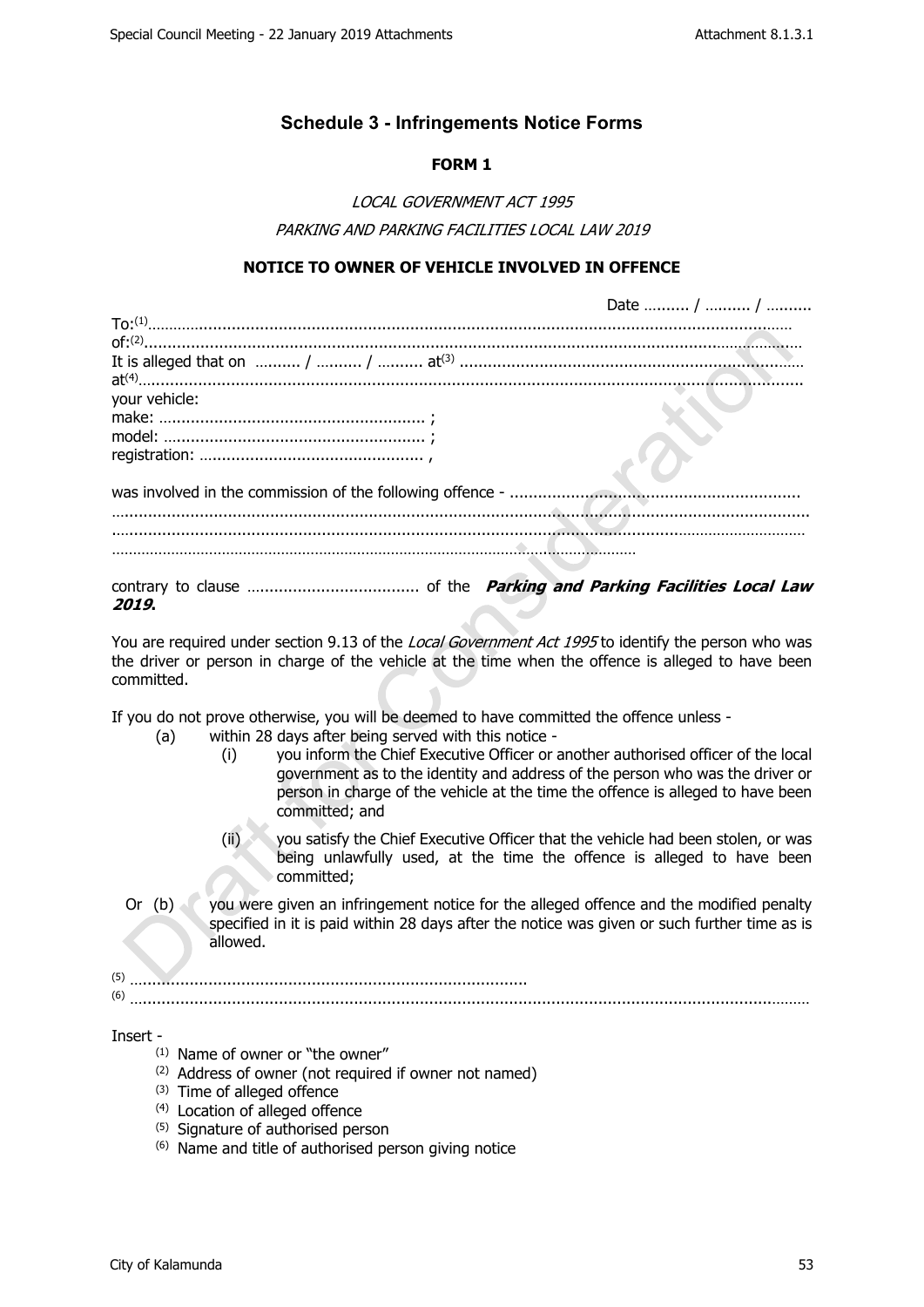Corial No.

#### **FORM 2**

## *LOCAL GOVERNMENT ACT 1995 PARKING AND PARKING FACILITIES LOCAL LAW 2019*

#### **INFRINGEMENT NOTICE**

|                                                                                                                                                               | <u>JENGI INU </u><br>Date  /  / |
|---------------------------------------------------------------------------------------------------------------------------------------------------------------|---------------------------------|
|                                                                                                                                                               |                                 |
| It is alleged that on $\ldots$ / $\ldots$ / $\ldots$ at $(3)$ $\ldots$ $(4)$ $\ldots$ $\ldots$ $\ldots$ at $(4)$ $\ldots$ $\ldots$ $\ldots$ $\ldots$ $\ldots$ |                                 |
| in respect of vehicle:                                                                                                                                        |                                 |
| you committed the following offence -                                                                                                                         |                                 |
|                                                                                                                                                               |                                 |
|                                                                                                                                                               |                                 |
| 2019                                                                                                                                                          |                                 |

The modified penalty for the offence is  $$$  ......

If you do not wish to have a complaint of the alleged offence heard and determined by a court, the amount of the modified penalty may be paid to an authorised person at (5) ….......................................... within a period of 28 days after the giving of this notice.

If you take no action this infringement notice may be registered with the Fines Enforcement Registry after which your driver's licence or any vehicle licence held by you may be suspended. If the matter is registered with the Registry additional costs will also be payable.

If the above address is not your current address, or if you change your address, it is important that you advise us immediately. Failure to do so may result in your driver's licence or any vehicle licence you hold being suspended without your knowledge.

(6) …............................................................................. (7) …........................................................................................................................................……

#### Insert -

- $(1)$  Name of alleged offender or "the owner"<br> $(2)$  Address of alleged offender
- Address of alleged offender
- $(3)$  Time of alleged offence<br> $(4)$  Location of alleged offer
- Location of alleged offence
- (5) Place where modified penalty may be paid
- (6) Signature of authorised person
- (7) Name and title of authorised person giving notice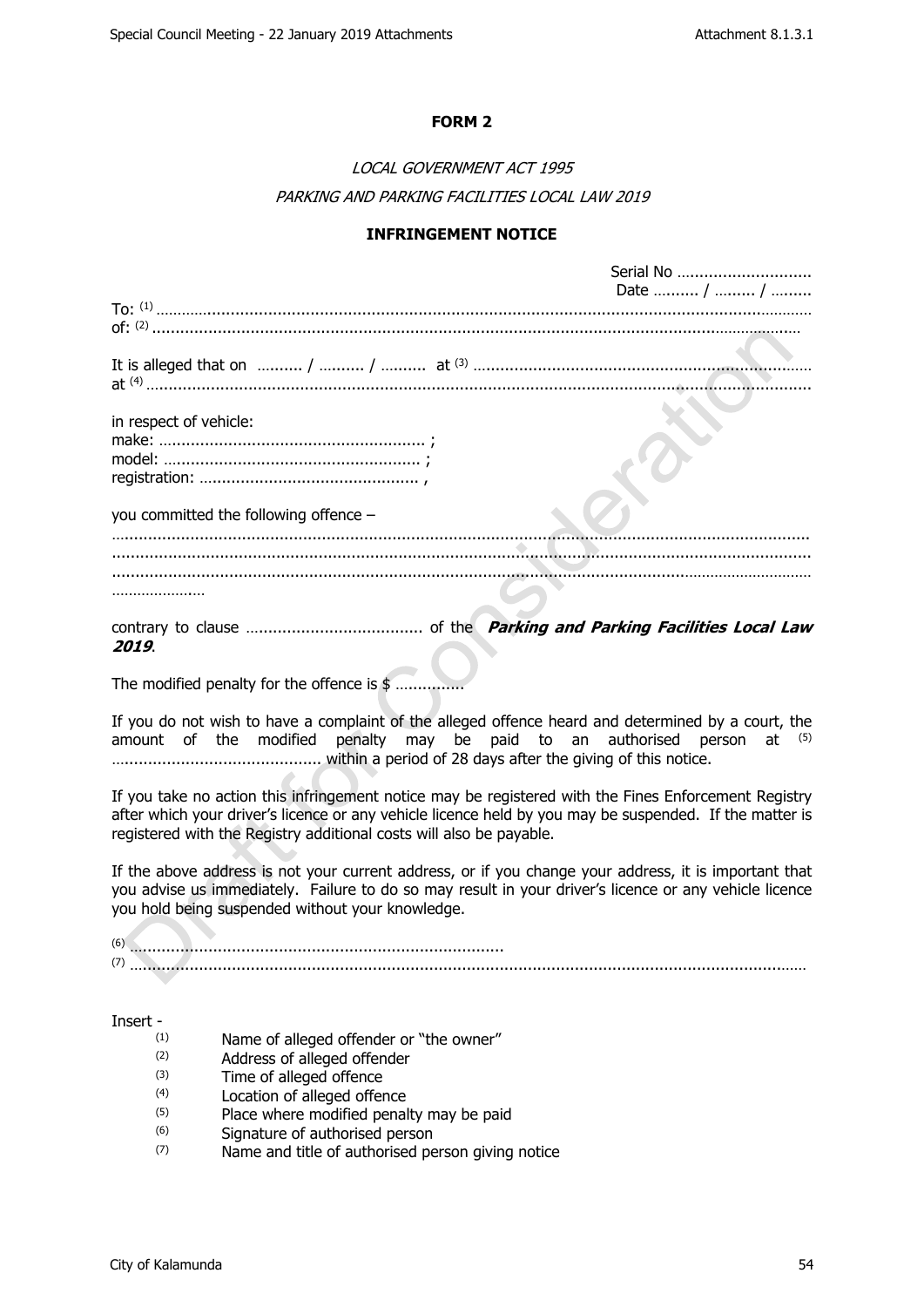#### **FORM 3**

*LOCAL GOVERNMENT ACT 1995 PARKING AND PARKING FACILITIES LOCAL LAW 2019*

#### **INFRINGEMENT NOTICE**

|                                                                                                                                                                                 | Date  /  / |
|---------------------------------------------------------------------------------------------------------------------------------------------------------------------------------|------------|
|                                                                                                                                                                                 |            |
| It is alleged that on $\ldots$ / $\ldots$ / $\ldots$ / $\ldots$ at $(3)$ $\ldots$ $\ldots$ $\ldots$ $\ldots$ $\ldots$ $\ldots$ $\ldots$ $\ldots$ $\ldots$ $\ldots$ $\ldots$     |            |
| in respect of vehicle:                                                                                                                                                          |            |
|                                                                                                                                                                                 |            |
| you committed the following offence $-$                                                                                                                                         |            |
|                                                                                                                                                                                 |            |
|                                                                                                                                                                                 |            |
|                                                                                                                                                                                 |            |
| 2019.                                                                                                                                                                           |            |
| The modified penalty for the offence is \$                                                                                                                                      |            |
| If you do not wish to have a complaint of the alleged offence heard and determined by a court, the<br>amount of the modified penalty may be paid to an authorised person at (5) |            |
| Unless within 28 days after being served with this notice $-$                                                                                                                   |            |
| (a) you pay the modified penalty; or                                                                                                                                            |            |
| $(b)$ you -                                                                                                                                                                     |            |
| (i) information Chief Executive Officers or prothers puthorized efficers of the legal                                                                                           |            |

- (i) inform the Chief Executive Officer or another authorised officer of the local government as to the identity and address of the person who was the driver or person in charge of the above vehicle at the time the offence is alleged to have been committed; or
- (ii) satisfy the Chief Executive Officer that the above vehicle had been stolen or was being unlawfully used at the time the offence is alleged to have been committed,

you will, in the absence of proof to the contrary, be deemed to have committed the above offence and court proceedings may be instituted against you.

If you take no action this infringement notice may be registered with the Fines Enforcement Registry after which your driver's licence or any vehicle licence held by you may be suspended. If the matter is registered with the Registry additional costs will also be payable.

If the above address is not your current address, or if you change your address, it is important that you advise us immediately. Failure to do so may result in your driver's licence or any vehicle licence you hold being suspended without your knowledge.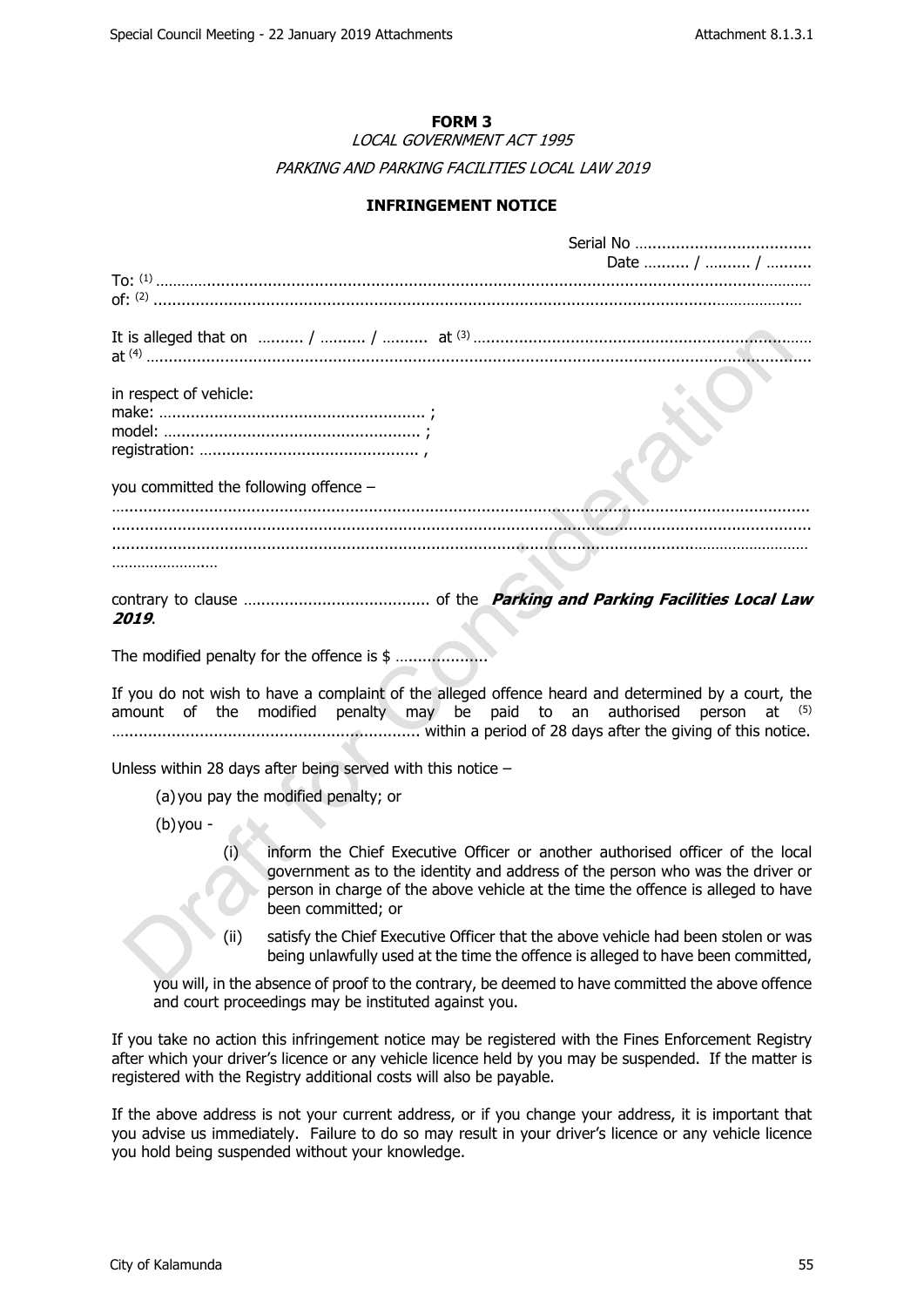(6) …………………………………………………………………………… (7) ….......................................................................................................................

# Insert -  $\binom{1}{1}$

- (1) Name of owner or "the owner"<br>(2)  $\Delta$ ddress of owner (not required
- (2) Address of owner (not required if owner not named)<br>(3) Time of alleged offence
- $^{(3)}$  Time of alleged offence<br> $^{(4)}$  Location of alleged offer
- Location of alleged offence
- <sup>(5)</sup> Place where modified penalty may be paid
- $^{(6)}$  Signature of authorised person<br> $^{(7)}$  Name and title of authorised per
- Name and title of authorised person giving notice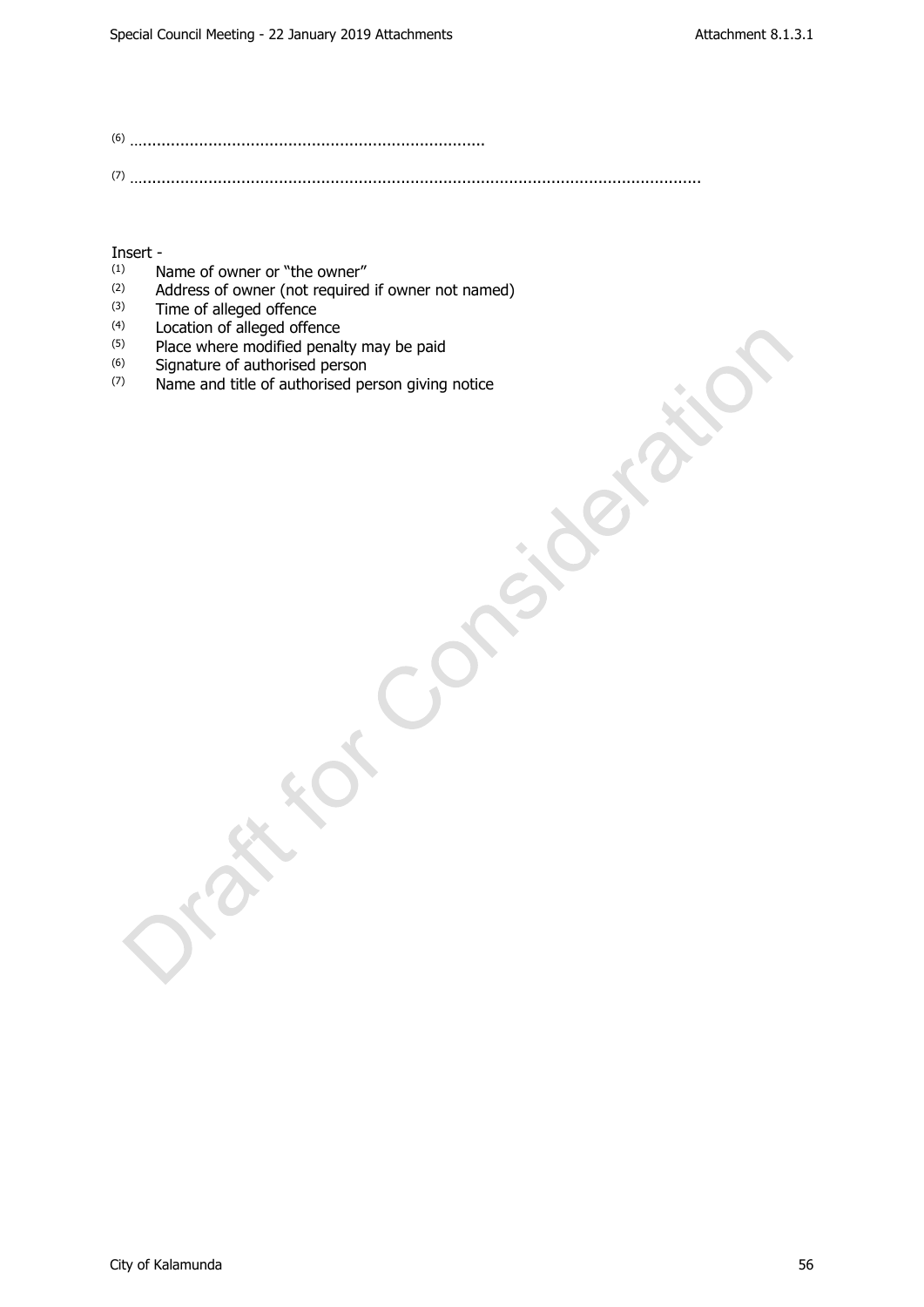#### FORM 4

## LOCAL GOVERNMENT ACT 1995 PARKING AND PARKING FACILITIES LOCAL LAW 2019

#### **WITHDRAWAL OF INFRINGEMENT NOTICE**

|                                           | Serial No<br>Date  /  / |
|-------------------------------------------|-------------------------|
|                                           |                         |
| in respect of vehicle:                    |                         |
|                                           |                         |
|                                           |                         |
|                                           |                         |
|                                           |                         |
| has been withdrawn.                       |                         |
|                                           |                         |
| has been paid and a refund is enclosed.   |                         |
| has not been paid and should not be paid. |                         |
| delete as appropriate.<br>$\ast$          |                         |
|                                           |                         |
| (3)                                       |                         |
| (4)                                       |                         |

#### Insert -

- (1) Name of alleged offender to whom infringement notice was given or "the owner".<br>(2) Address of alleged offender.
- 
- (3) Signature of authorised person
- <sup>(4)</sup> Name and title of authorised person giving notice